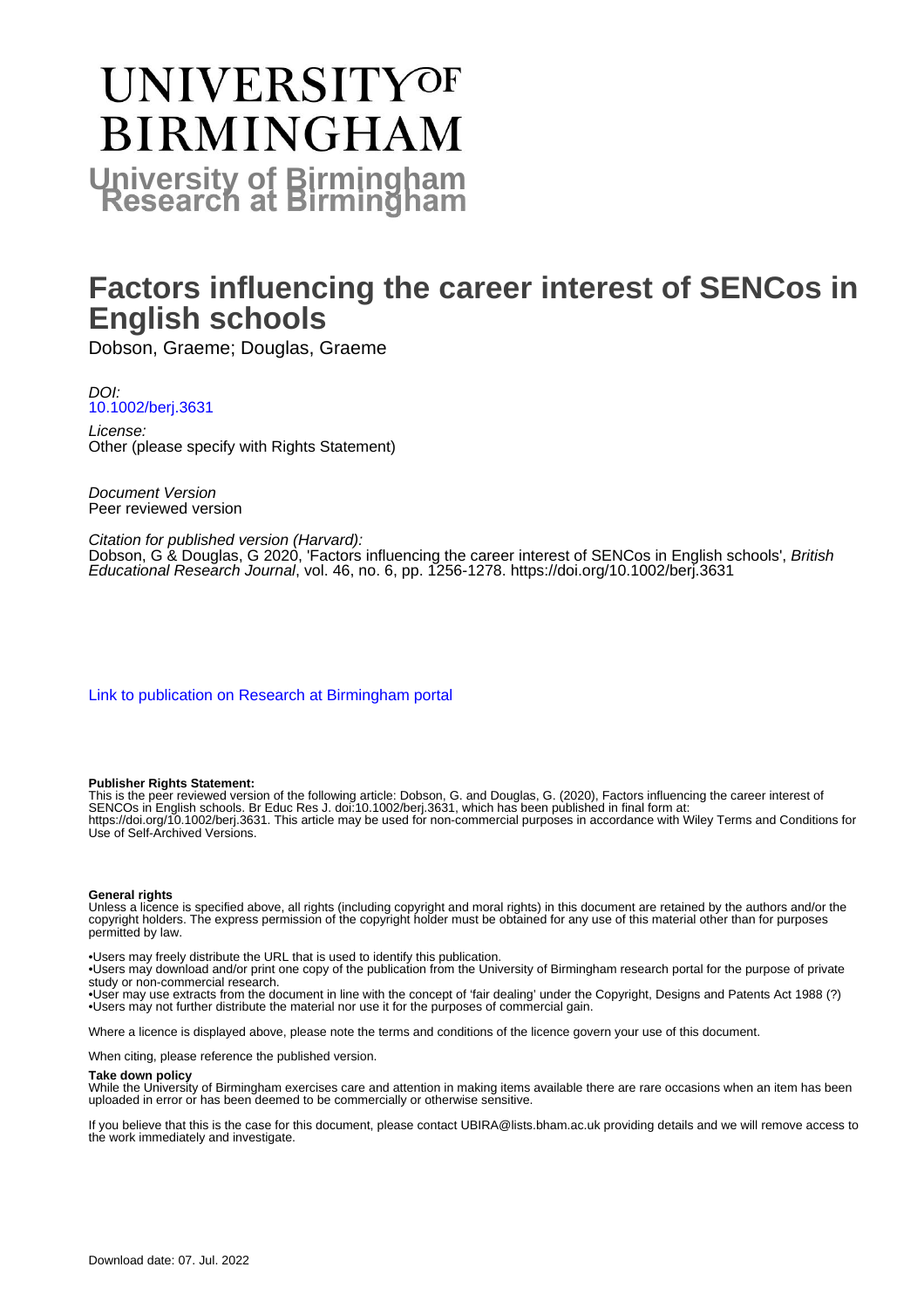# **Factors influencing the career interest of SENCOs in English schools**

# Graeme Dobson<sup>a\*</sup> and Graeme Douglas<sup>a</sup>

*a Department of Disability and Special Needs, School of Education, University of Birmingham, UK* 

\*corresponding author g.j.dobson@bham.ac.uk

Factors influencing the career interest of SENCOs in English Schools

A named professional with responsibility for overseeing and coordinating the educational inclusion of pupils with special educational needs and disabilities has become an important school role in many countries. In England, the SENCO (special educational needs coordinator) became a mandatory role in 1994, and associated mandatory training was introduced in 2009. A questionnaire survey of 618 in-training and actual SENCOs revealed that their motivating interest in becoming a SENCO varied. An exploratory factor analysis of 32 items covering different interests in the role yielded four interest factors in becoming a SENCO – outward facing factors ('inclusion' and 'high quality provision') and inward facing factors ('educational and professional development' and 'leadership voice and status'). The outward facing factors were viewed as more important to respondents than the inward facing factors. Interest factors did not interact with organisational variables including age group taught and school quality. Nevertheless, younger SENCOs and those engaged in training were more motivated by educational and professional development. SENCOs holding school leadership contracts were more motivated in developing leadership voice and status compared with their classroom teacher peers. Moreover, there was a significant overall difference with women reporting a higher interest than men across all factors.

Keywords: SENCO, career interest, factor analysis, inclusion, special educational needs, disability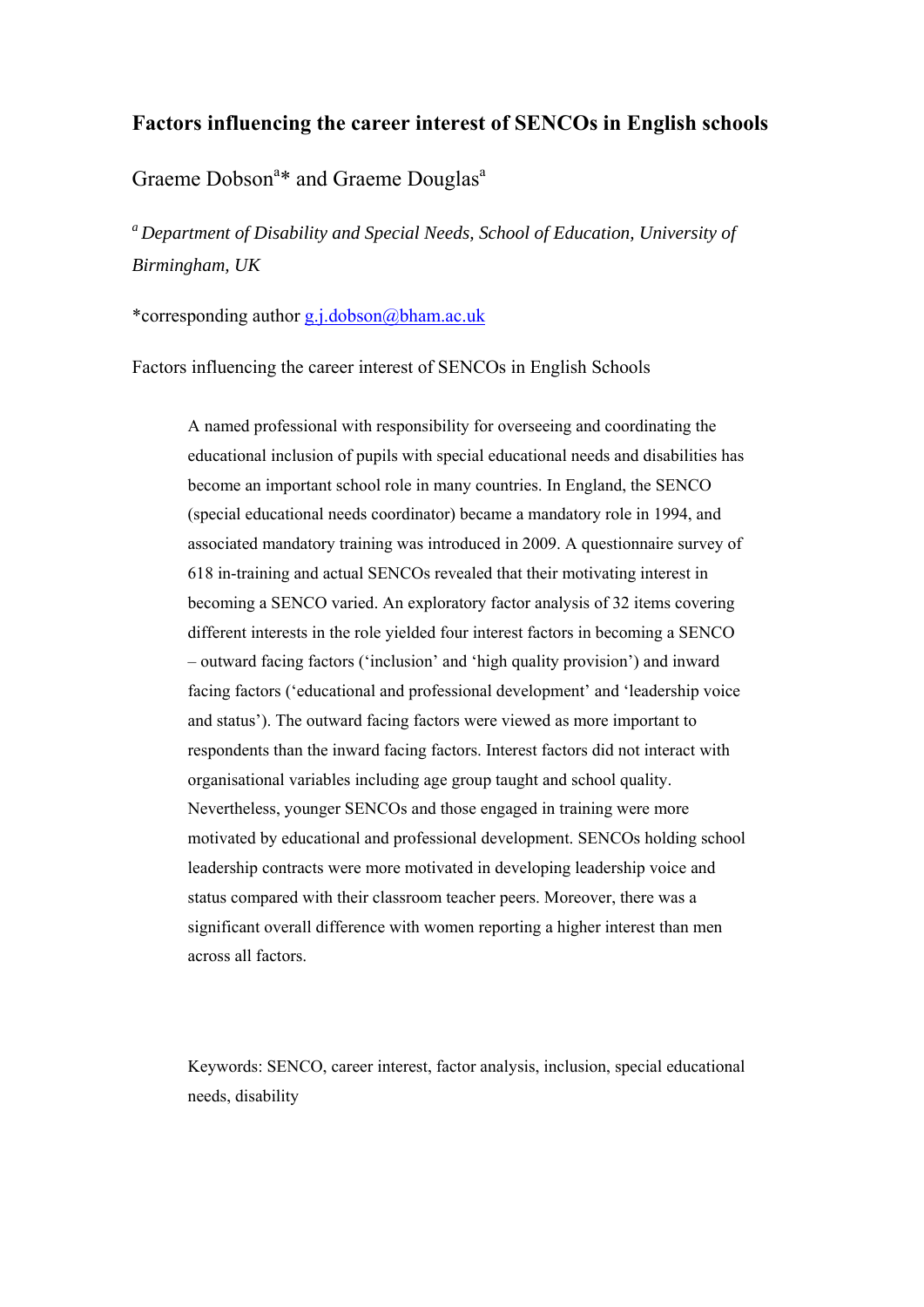#### **Introduction**

In English law, special educational needs coordinators (SENCOs) are key personnel in developing school provision for children with special educational needs (SEN) (NCTL, 2014). The position is similar to other roles in countries where inclusion is supported through schools operating internal mechanisms of support (Poon-McBrayer, 2012), i.e. special educators supporting the practice of others within the same setting. This type of support is particularly prevalent across many nation states within Europe (European Commission, 2013). These countries include Sweden (Klang, Gustafson, Möllås, Nilholm, & Göransson, 2017; Göransson, Lindqvist, Möllås, & Nilholm, 2017), Ireland (Kearns, 2005; Fitzgerald & Radford, 2017), Greece (Agaliotis & Efrosini, 2011) and Finland (Sundqvist & Ström, 2015). This model of support also exists outside Europe, e.g. Hong Kong (Poon-McBrayer, 2012). In England, regulations stipulate that the SENCO must be a qualified teacher who has completed their induction. If they were appointed after 2009, they must undertake an additional masters-level programme called the National Award for Special Educational Needs Coordination (NASENCo). The role of the SENCO outlined in the most recent English guidance offers 11 suggested duties, including advising others and overseeing SEN policy (DfE/DOH, 2015, p. 109). These are in addition to having "an important role to play with the headteacher and governing body, in determining the strategic development of SEN policy and provision in the school" (DfE/DOH, 2015, p. 108).

Most research on SENCOs has been conducted at the level of the organisation or school rather than that of the person. Consequently, most of the literature has focused on how school decision making has resulted in varied SENCO provision (Pearson, Mitchell & Rapti, 2015). Specific examples of research focus include: the continuing debate on whether the role is deemed to have enough status to be a leadership role (Tissot, 2013; Curran, 2019); the need for SENCOs to provide a voice for inclusion (Cole, 2005; Fisher, 2012); whether SENCOs should be involved in strategic school development, including the development of others (Crowther, Dyson & Millward, 2001; Done, Murphy & Watt, 2016; Qureshi, 2014); and the evaluation of SENCO professional training (Brown & Doveston, 2014; Griffiths & Dubsky, 2012). This growing body of work adds to the understanding of a role which is regarded as being increasingly self-reliant and an important advocate for children with SEN (Pearson et al., 2015).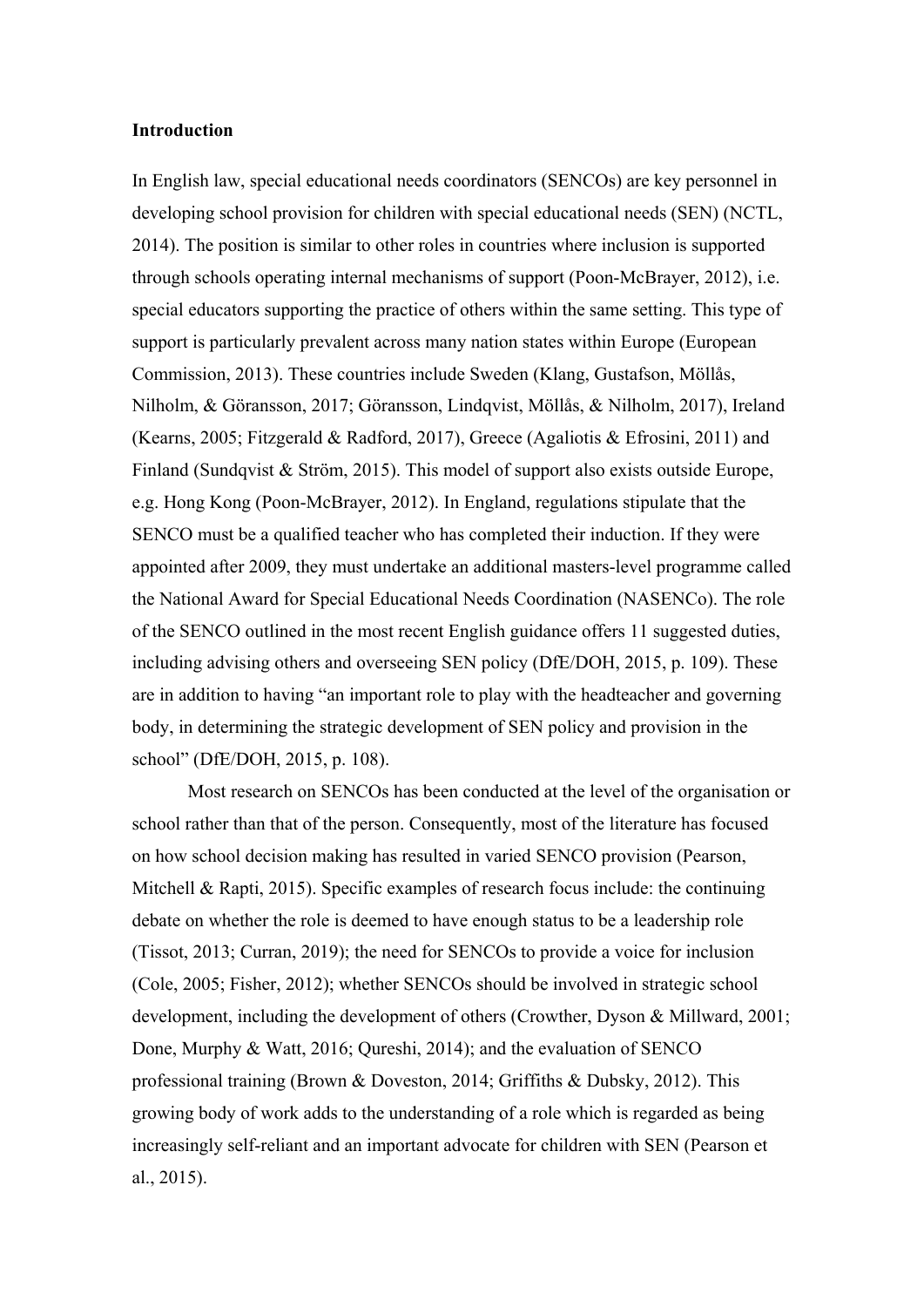What is missing from most of this research is a deeper understanding of the person (SENCO), their needs and interests, and the compatibility of these with those of the organisation (school). Kristof (1996) describes this compatibility of the person and the organisation that employs them as the person-organisation (P-O) fit. Chatman (1989) argues that all employees are likely to perform better if their employment situations are compatible with their personal motivations. This P-O fit (or SENCOschool fit) has been defined as, "the congruence between the norms and values of the organisation and the values of persons" (p. 339). As such, the organisation is only one aspect of the model. The other part is the person or SENCO themselves with their own individual differences. Hadré and Sullivan (2008) suggest that at the level of the person, values and teacher motivation can be understood within a range of demographic differences including age and gender.

There are limited studies that look at the SENCOs themselves rather than the role they fulfil. For example, through an analysis of interviews with SENCOs, Mackenzie (2012) suggests that the gendered professional profile of the role can influence the way it is operationalised (90.6% of SENCOs in England are female – see Dobson, 2019). Another example comes from the cross-sectional thematic analysis by Dobson and Douglas (2018). They found that SENCOs reported a range of motivations for entering the role. However, the interpretative nature of these studies has made any statistical generalisation or comparison between groups impossible. The present study aims to build on these studies to develop a deeper understanding of the SENCO as a 'person' within this P-O fit. It is the first large-scale survey of SENCOs to explore this issue making it significant for all who work alongside SENCOs, plan their training and formulate related policy. The aim of this paper is to identify the factors that draw teachers towards this complex position. It also seeks to address whether these factors feature consistently across the SENCO population.

# *Career interest theory and application to SENCOs.*

Research and theorising in relation to career interest has often had an individual or developmental focus. Many theories also provide associated measures of a person's suitability for a particular occupation but the use of these to measure interest in other roles is problematic. Based on the psychology of individual differences, Holland (1992, 1996) suggests that career interest can be understood within the context of the person-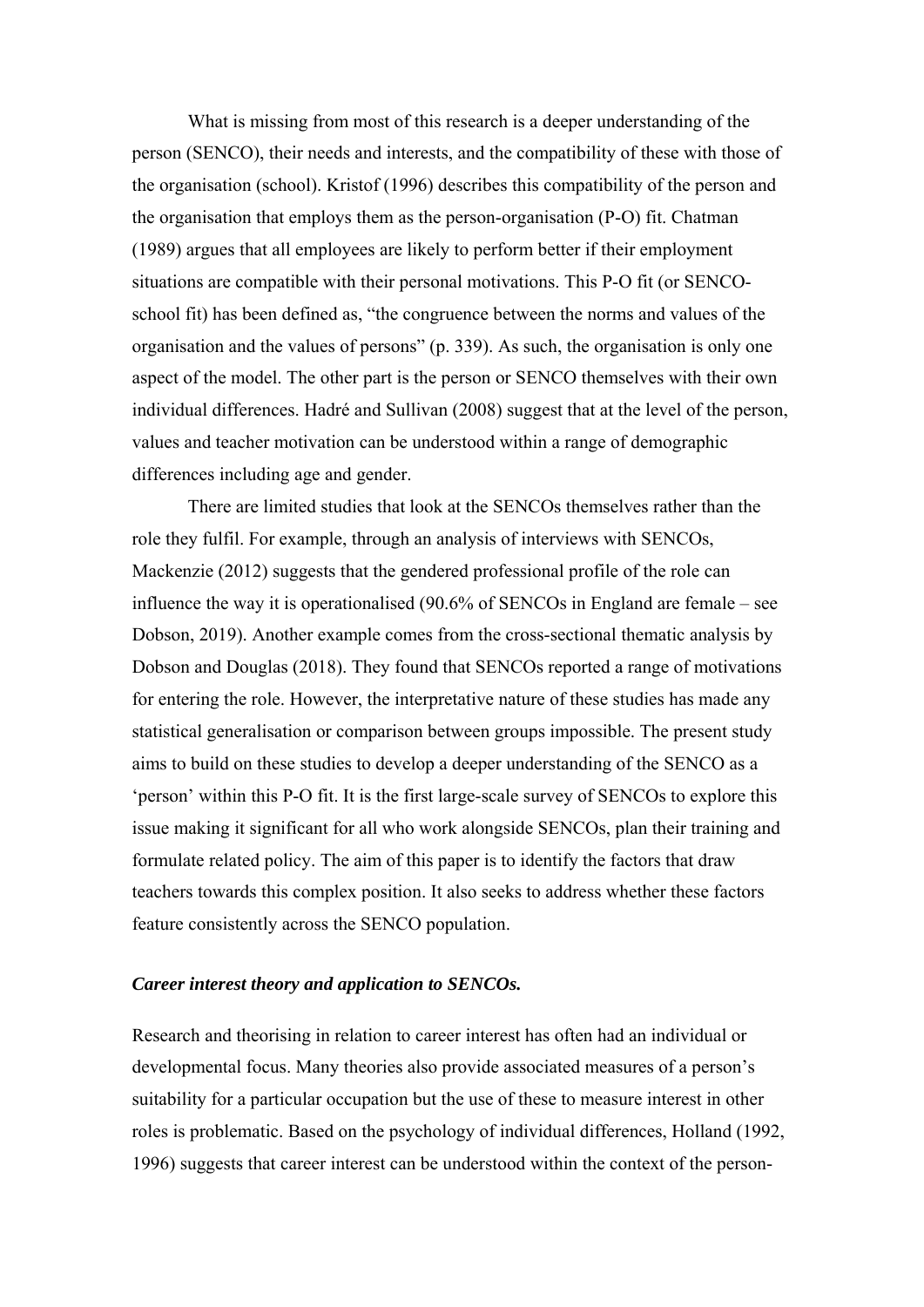environment fit. His theory involves six dimensions: realistic, investigative, artistic, social, enterprising and conventional (Holland, 1992, 1996). These dimensions are used to classify career interest and match people to appropriate professions. For example, 'artistic' people like to create original, imaginative work while 'social' people like to help others with their problems. Conversely, 'enterprising' people like to direct and persuade others while 'conventional' people are attracted to routines and meeting standards. However despite their potential utility, Liao, Armstrong and Rounds (2008) suggest that these dimensions still do not meet the needs of all career interests. For example, SENCOs may be teachers, school leaders or indeed both together (see Tissot, 2013). Holland's classification system describes teachers as 'artistic' and 'social'. In contrast, educational administrators (the US synonym for school leaders) are regarded as 'social' but also as 'enterprising' and 'conventional' (National Center for O\*NET Development, 2019). This creates an obvious problem when considering a 'teacher leader' such as the SENCO. Additionally, the application of Holland's dimensions (such as O\*NET) has been to assign an assessed individual to an appropriate occupation. This does not help us to understand the reasons why people choose a role.

Super (1980, p. 289) conceptualised a 'life career rainbow' arguing that career interest is developmental and that individuals adapt and change over time (Watts, 2001). Here he argues that people pass in a linear fashion through career stages and development tasks linked to nominal age ranges: growth (up to 14 years), exploration (15 to 24 years), establishment (25 to 44 years), maintenance (45 to 64 years) and disengagement (65 years +). Drawing upon a recent analysis of the SENCO population in England (Dobson, 2019), most SENCOs fall into the establishment stage (35.3%) or the maintenance stage (59.1%). Following Super's (1980) model, those in the 'establishment stage' can be described as gaining employment and becoming stable in a position followed by a period of consolidation with some seeking advancement into different or promoted roles. Those in the 'maintenance stage' (the majority of SENCOs) are described as having the need to preserve a place within the world of work, which may involve the need to innovate in order to hold on to a role and keep up with others. However, like the measures associated with Holland (1992, 1996), these stages do little to explain interest in a role; rather, they provide a greater understanding of the intersection of age and work.

A further approach to career interest is based on the concept of self-efficacy. Lent, Brown and Hackett (1994) were influenced by the earlier work of Bandura's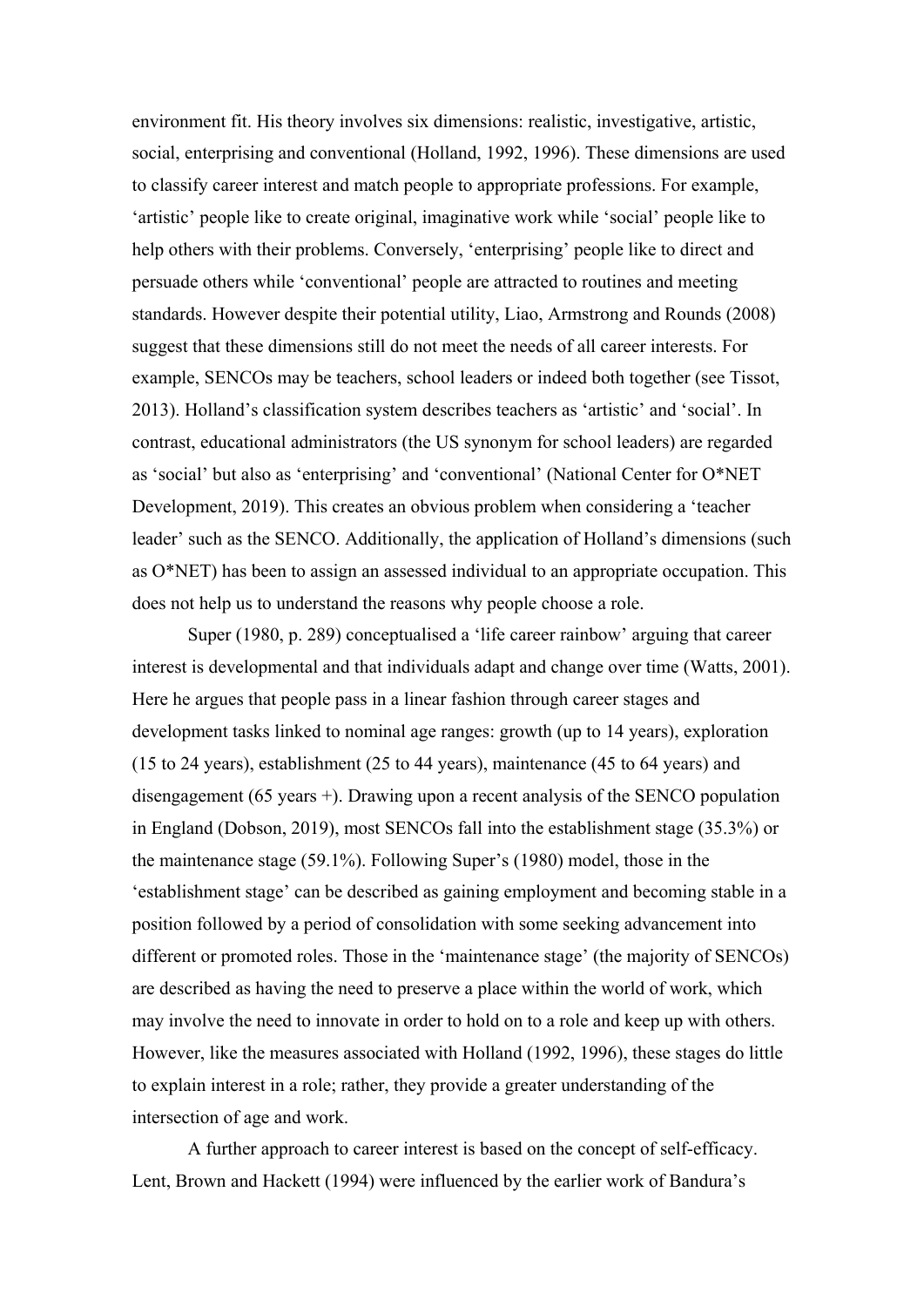social cognitive theory (Bandura, 1986, 2001). Looking beyond fixed traits and developmental stages, the social cognitive career theory (SCCT) posited that career interest was developed through three interacting variables: 'self-efficacy beliefs', 'outcome expectations' and 'personal goals'. Past accomplishments may lead to a belief of 'self-efficacy', while 'outcome expectations' relate to what will happen as a result of engaging in an activity. In turn, this may develop a 'personal goal'. Interested in what motivates teachers to train to be SENCOs, Dobson and Douglas (2018) conducted a qualitative study in which a group of 88 teachers undertaking mandatory SENCO training were asked to list their reasons for their interest in the role of the SENCO. Participants reported individually-focused reasons for wanting to become a SENCO in line with the SCCT (Lent et al., 1994), e.g. recognition of being an inclusive teacher (self-efficacy); a desire to share practice with others (outcome expectations); and to become a SENCO (personal goal).

Nevertheless, Dobson and Douglas (2018) also conclude that the explanation offered by the SENCOs also refer to broader contextual factors. Drawing on Bronfenbrenner's ecological systems theory (1976, 1996, 2005) they argue that individually focused motivations are accompanied and influenced by national culture and policy. This broader approach has also been acknowledged theoretically by Patton and McMahon (2014) who have developed a systems-based approach to understanding career development. This incorporates the personality and trait factors advocated by McCrae and Costa (2008) alongside an acknowledgment that these interact with other individually focused variables such as gender, values and work skills. However, these factors do not exist in isolation but are influenced by social and environmental factors. These include the groups to which individuals have belonged including family groups, workplace groups and other peer groups. These groups also interact with wider factors such as location, employment market and political decisions.

Building upon the Dobson and Douglas (2018) qualitative study, the current study aims to systematically explore the ecological drivers (social and individual) that motivate SENCOs to do their job. It builds on a more ecologically orientated approach by acknowledging the diverse reasons offered for career interest. Looking beyond much career interest theory that seeks to match people to occupations, the research seeks to understand how people come to develop an interest in a specific occupation – the SENCO. The study seeks to answer the following questions: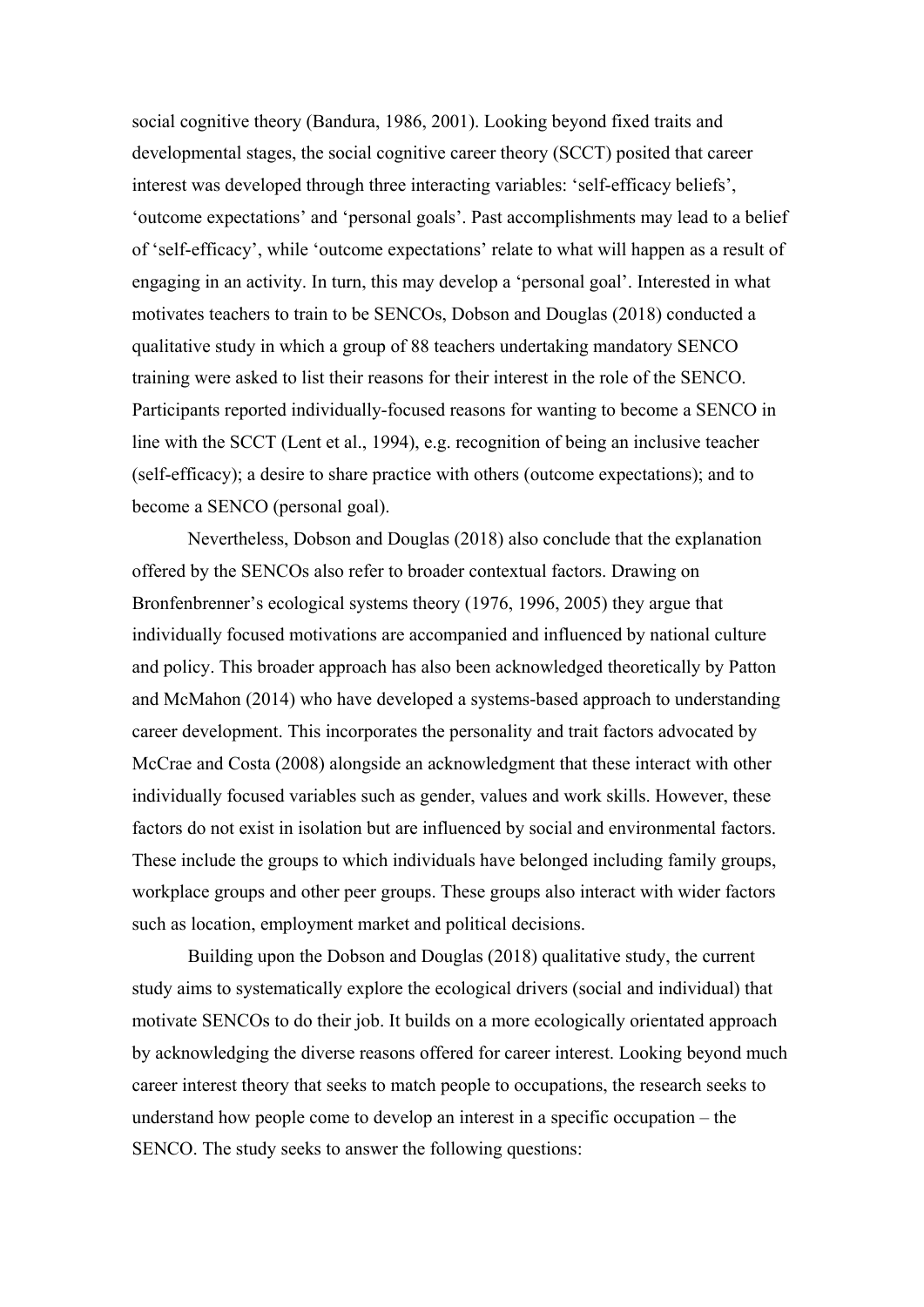- (1) What are the main factors underlying teachers' interest in becoming SENCOs?
- (2) Do these factors interact with school-level variables (i.e. school age range and school quality) and individual-level variables (i.e. SENCO education level, gender, actual or aspirant SENCO, leadership status and age).

#### **Method**

A self-report survey of current and in-training SENCOs was undertaken in which they offered views of what motivated them to be a SENCO. Views were gathered through a structured self-completion questionnaire.

#### *Questionnaire*

The questionnaire was specifically designed for the present study and consists of four sections. The first section contains a 32-item inventory covering reasons why the individual became or wanted to become a SENCO. These items were paraphrased versions of the 32 SENCO career interest themes identified through the Dobson and Douglas (2018) qualitative study. For each item, participants were asked to "rate **how important** the following have been in **contributing towards you developing an interest** in being a **SENCO**" on a five point scale: extremely important (5); very important (4); moderately important (3); slightly important (2); and not important at all (1).

The second section requested demographic information using categories and identifiers from the Department for Education (DfE) national workforce database (DfE, 2018) which could be compared to a national dataset of SENCOs (Dobson, 2019). These indicators include age, gender, highest qualification held and ethnicity. The third section requested details about the respondent's current post including current job title, position of role within teachers' pay and conditions (DfE, 2017), whether the role was full time or part time, length of time as a teacher, whether the respondent is currently a SENCO (and for how long), and the amount of time allocated to the role of being a SENCO. The final section requested information about the respondent's establishment: type of school; children on the school roll; and the school's current Office for Standards in Education (Ofsted) grade.

The questionnaire was distributed in two formats (though the content was the same): an online questionnaire using the online survey tool Qualtrics; a paper-based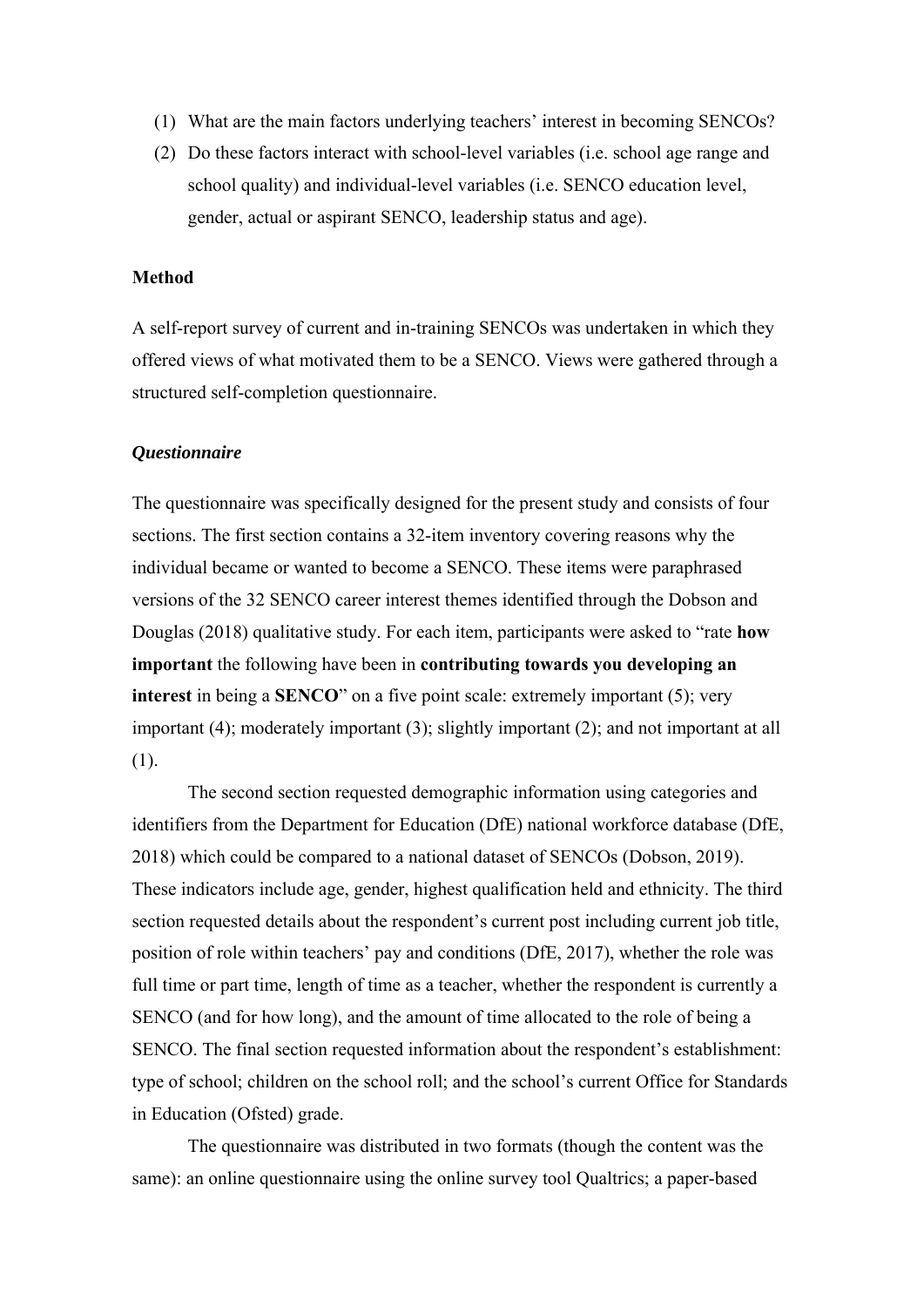questionnaire. Prior to distribution the questionnaire was piloted in two stages. The questionnaire was initially shared with two members of a university support service who commented on both the readability and layout of the written form of the instrument. Based on these recommendations, adaptations to the format of the written questionnaire were made prior to the instrument being piloted with a group of 25 teachers undertaking the NASENCo award who met the eligibility criteria outlined below. No changes were made after this second pilot.

## *Sample recruitment and procedure*

Eligibility for the survey was restricted to teachers who are current SENCOs or aspirant SENCOs undertaking training by a recognised NASENCo provider.

The recruitment and distribution process were similar for both formats of the questionnaire (online and paper). The survey was distributed to teachers undertaking the NASENCo award at 25 higher education providers nationally. In addition, the survey was distributed to SENCOs at network events run within three local authorities and two private advisory services within the West Midlands area of England. In all cases the recruitment was two staged: recruitment of gatekeepers followed by distribution of questionnaires. All gatekeeper organisations were initially contacted by the first author. The research aims were discussed, and agreement was sought to distribute the questionnaire to eligible participants with whom they had contact. Each organisation was asked which format of questionnaire (online or paper) they required. These were sent as links (online copies) or distributed physically (as paper copies). Online submissions were automatically stored in an online database. Paper submissions were returned to the first author and were manually entered into this database.

Each questionnaire contained an introductory letter outlining the purpose of the survey, the voluntary nature of participation and the guarantee of anonymity. This resulted in 618 valid responses.

# *Types of establishment*

The participants worked in schools which varied in size with up to 2200 pupils on roll  $(M = 474$  pupils,  $SD = 372.5$ ). The school types are presented in table 1. With a few exceptions, respondents mostly came from primary (ages 5-11) and secondary (ages 11- 18) schools which Ofsted had judged to vary in quality.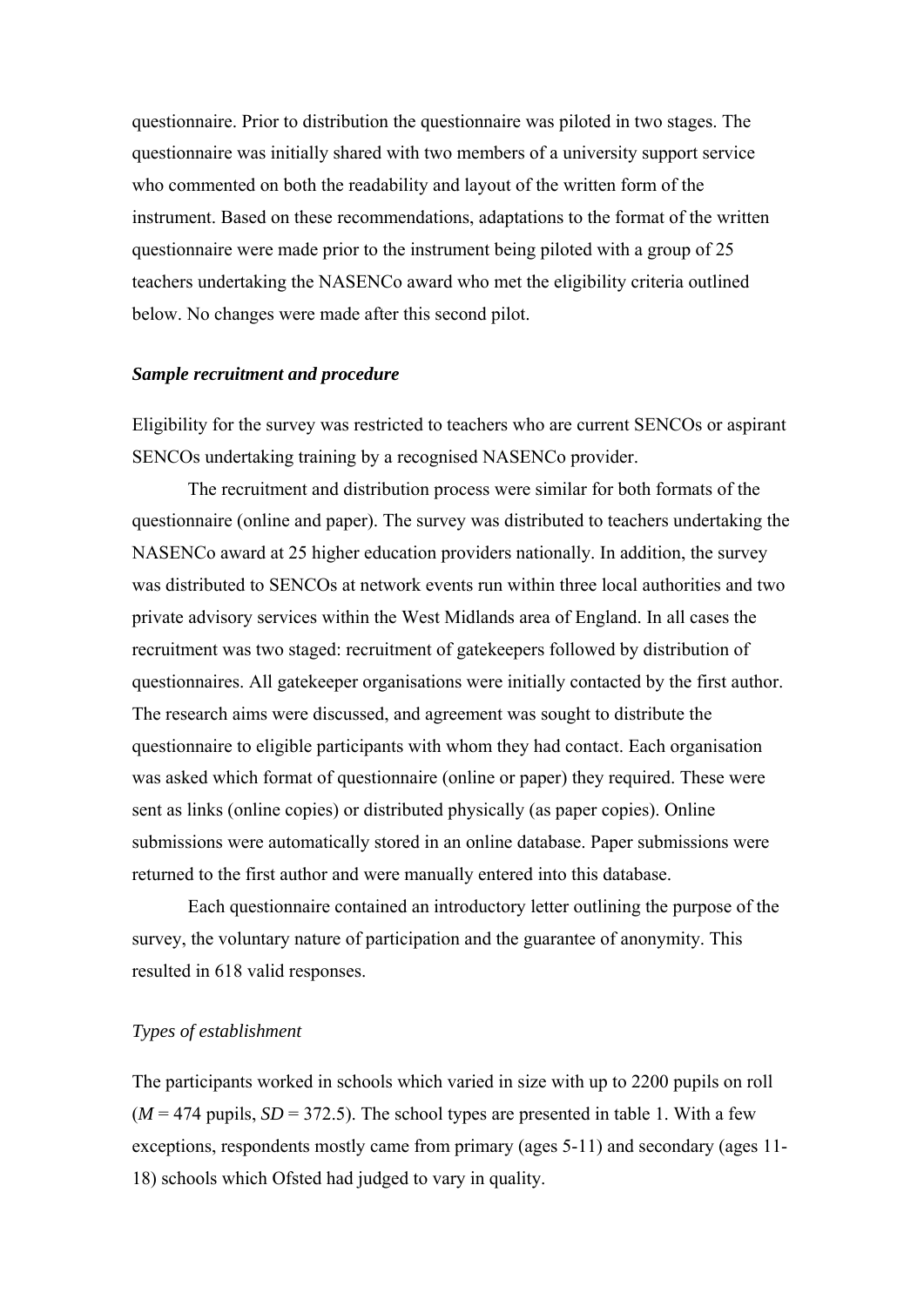# [TABLE 1 here]

# *Demographic characteristics of respondents*

Overall, 567 (91.7%) of respondents were female and 46 (7.4%) were male with 5 (0.8%) not answering. The sample broadly reflects the national SENCO gender split of 90.6% female and 9.4% male (Dobson, 2019). Most respondents identified as white British (89%) which is marginally below the 91.4% of SENCOs identifying as white British nationally (Dobson, 2019). The mean age of the sample was 40.8 years (*SD* = 8.98). Much of the sample (47.4%) qualified to teach through a post graduate route with 20.1% of respondents holding a full master's degree.

#### *School roles*

Respondents consisted mostly of SENCOs  $(n = 523)$  and teachers undergoing mandatory training  $(n = 87)$ . They reported their length of service as a teacher to be between 1 and 44 years with a mean of 14.94 years  $(SD = 7.87)$ . Within the sample, 523  $(84.6\%)$  were the nominated SENCO in school with a mean of 3.5 years  $(SD = 3.98)$ experience and a mean of  $45.8\%$  (*SD* = 31.24) of their time to undertake the SENCO role. Full time contracts were held by 453 (73.3%) respondents while 154 (24.9%) were part time with 11 (1.8%) respondents not reporting. This is not dissimilar to the national picture where 28.9% of SENCOs work part time (Dobson, 2019). Within the sample, 433 (70.1%) of the respondents were employed as a class teacher under teachers' pay and conditions (DfE, 2017). This figure includes those teachers with an additional payment such as Teaching and Learning Responsibilities. This is higher than the national figure of 61.8%. Leadership positions such as headteacher (1.6%), deputy headteacher (6.3%) and assistant headteacher (19.4%) were held by 27.3% of respondents with 16 (2.6%) not responding. Differences from these figures throughout the rest of the analysis result from exclusion due to missing data.

# *Analysis*

The analysis has been driven by the research questions and followed a classic exploratory factor analysis (EFA) format. Firstly, the EFA was undertaken on the 32 item inventory concerned with reasons for becoming a SENCO. This identified the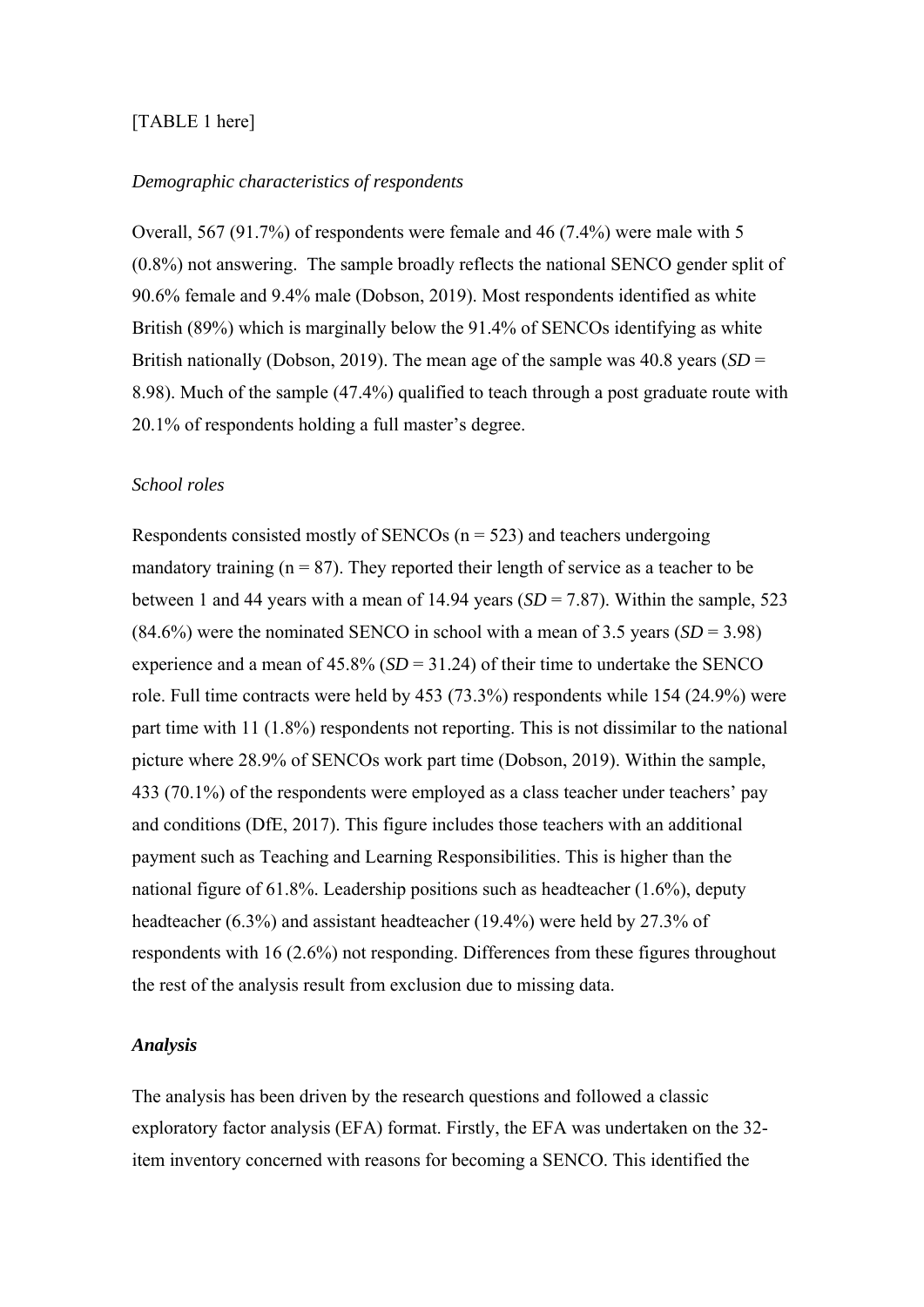factors underlying teachers' interest in becoming and being a SENCO (RQ1) and allowed us to create these factors as variables which could be taken to the second stage of the analysis.

Research question 2 (RQ2) is concerned with how these factors might interact with school-level and individual-level variables. This was explored through a series of analyses of variance (ANOVAs). Prior to each ANOVA selected demographic variables were recoded or regrouped to support the analyses. This gave the following variables:

- *qualifications (3)* based upon DfE (2018) census collections, 'degree level qualifications' ( $n = 191$ ), 'postgraduate teaching qualifications' ( $n = 293$ ) and 'master's level and above'  $(n = 125)$ ; respondents who chose to 'prefer not to say'  $(n = 4)$  were removed from the analysis.
- *age group of learners (2)* split between primary age ( $n = 420$ ) and secondary age ( $n = 123$ ); those respondents working in nursery schools ( $n = 7$ ) were incorporated into primary data while respondents working in middle schools (n  $=$  7), all-through schools (n = 23) and other (n = 34) were removed from the data for this analysis.
- *school quality (4)* was measured using the Ofsted grading system (Ofsted, 2019). Through periodic inspection, schools are classified (sample data in brackets) as outstanding ( $n = 108$ ), good ( $n = 370$ ), requires improvement ( $n =$ 85) or inadequate ( $n = 13$ ). Respondents who were unsure or suggested that this item was not applicable  $(n = 29)$  were removed from the analysis.
- *contract type (2)* split between full time ( $n = 453$ ) and part time ( $n = 154$ ). No further adjustments were made.
- *gender* (2) split between male ( $n = 46$ ) and female ( $n = 567$ ). No further adjustments were made.
- *SENCO/SENCO undergoing training (2)* split between SENCO (n = 523) and SENCO undergoing training  $(n = 87)$ . No further adjustments were made.
- *school leadership status (2)* in line with the two sets of contract scales outlined in teachers' pay and conditions (DfE, 2017), school leader ( $n = 169$ ) (including headteacher, deputy headteacher, and assistant headteacher) and class teacher (n  $= 433$ ).
- *age band of participants (2)* in line with Super (1980), establishment (25 to 44 years) ( $n = 408$ ) and maintenance (45 to 64 years) ( $n = 197$ ); the small number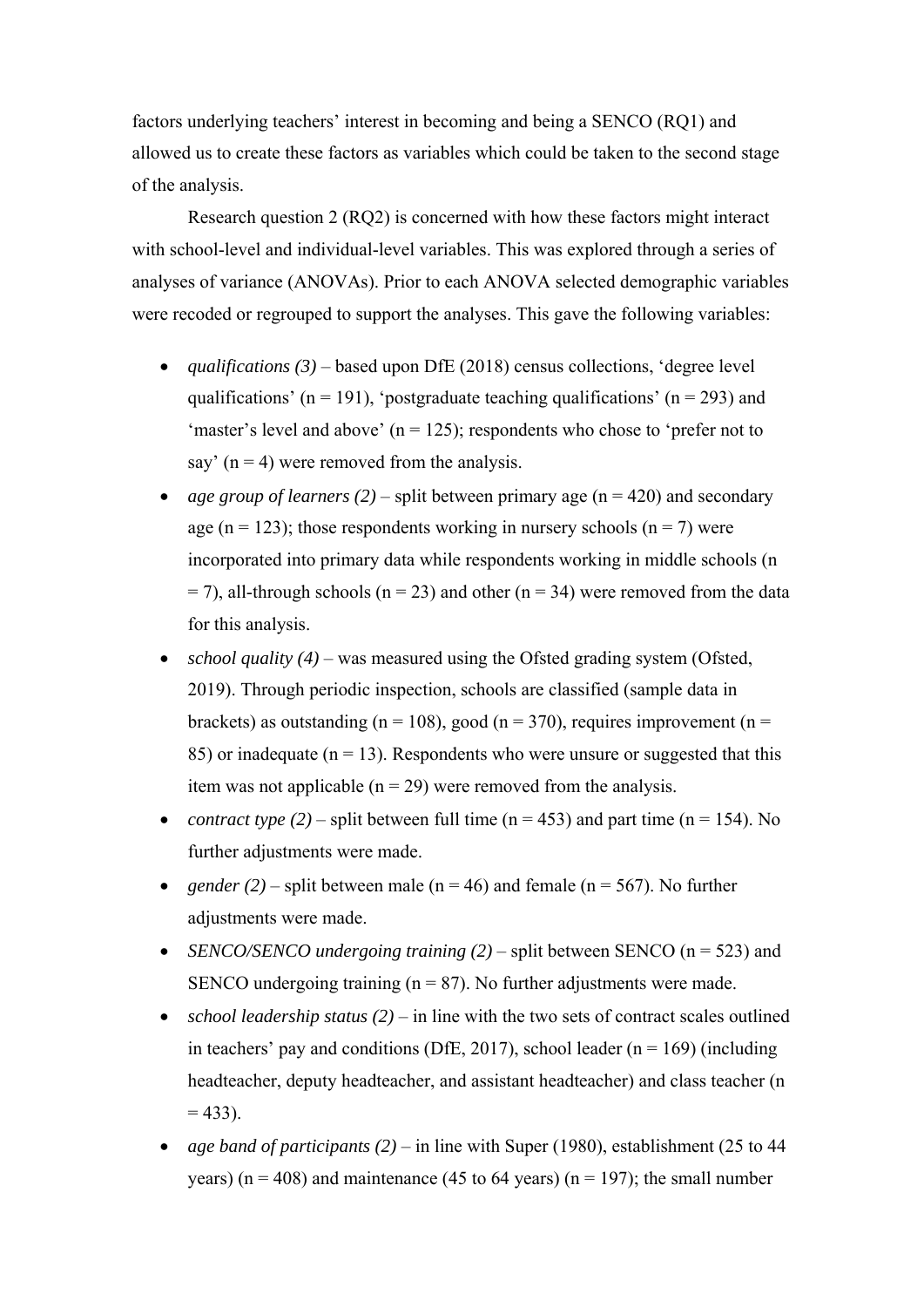of participants within the 'exploration' and so-called 'decline' stages were removed from the analysis.

# **Results**

Table 2 sets out the mean, mode and standard deviations for all 32 SENCO interest questionnaire items.

# [TABLE 2 here]

As can be seen in table 2, 25 items were negatively skewed between -2.729 and - 0.089 and had modes between 3 and 5, suggesting that over the whole sample, these items positively influenced the career decisions of the respondents. Six items were positively skewed between 0.046 and 0.886 and had a mode of 1 suggesting that across the sample most respondents indicated that these items did not contribute towards them wanting to become a SENCO. While distribution of responses for each item deviated from normality, the results of normality tests were discounted due to the large sample presented within this study (see Field, 2018, p. 249).

# *Identifying underlying SENCO interest factors*

In order to examine the structure of SENCO career interest, the items were subjected to an EFA. Prior to the analysis, several stringent criteria were applied to ensure that the data met the assumptions of a factor analysis model. Initial analyses of the *R-*matrix for all items indicated a violation of multicollinearity (Field, 2018, p. 799). The *R*-matrix was scanned for three criteria which may contribute to multicollinearity: i) correlations that were not high enough; ii) correlations that were too high; iii) items with too many correlations that did not exceed 0.3 (Field, 2018, p. 798; Hair, Black, Babin, Anderson & Tatham, 2006, p. 131). This led to the removal of seven items  $(1, 2, 4, 6, 29, 31,$  and 32). The analysis was re-run with the remaining 25 items, resulting in five factors. A further three items were removed (8, 30 and 19) due to an unacceptable level of shared variance (Field, 2018, p. 806). This resulted in a stable four-factor structure. This model met all necessary assumptions with the determinant above the acceptable level of 0.00001 (Field, 2018, p.806). The Kaiser-Meyer-Olkin Measure (KMO) was 0.92, verifying the sampling adequacy to be of the highest level, 'marvellous' (see Kaiser &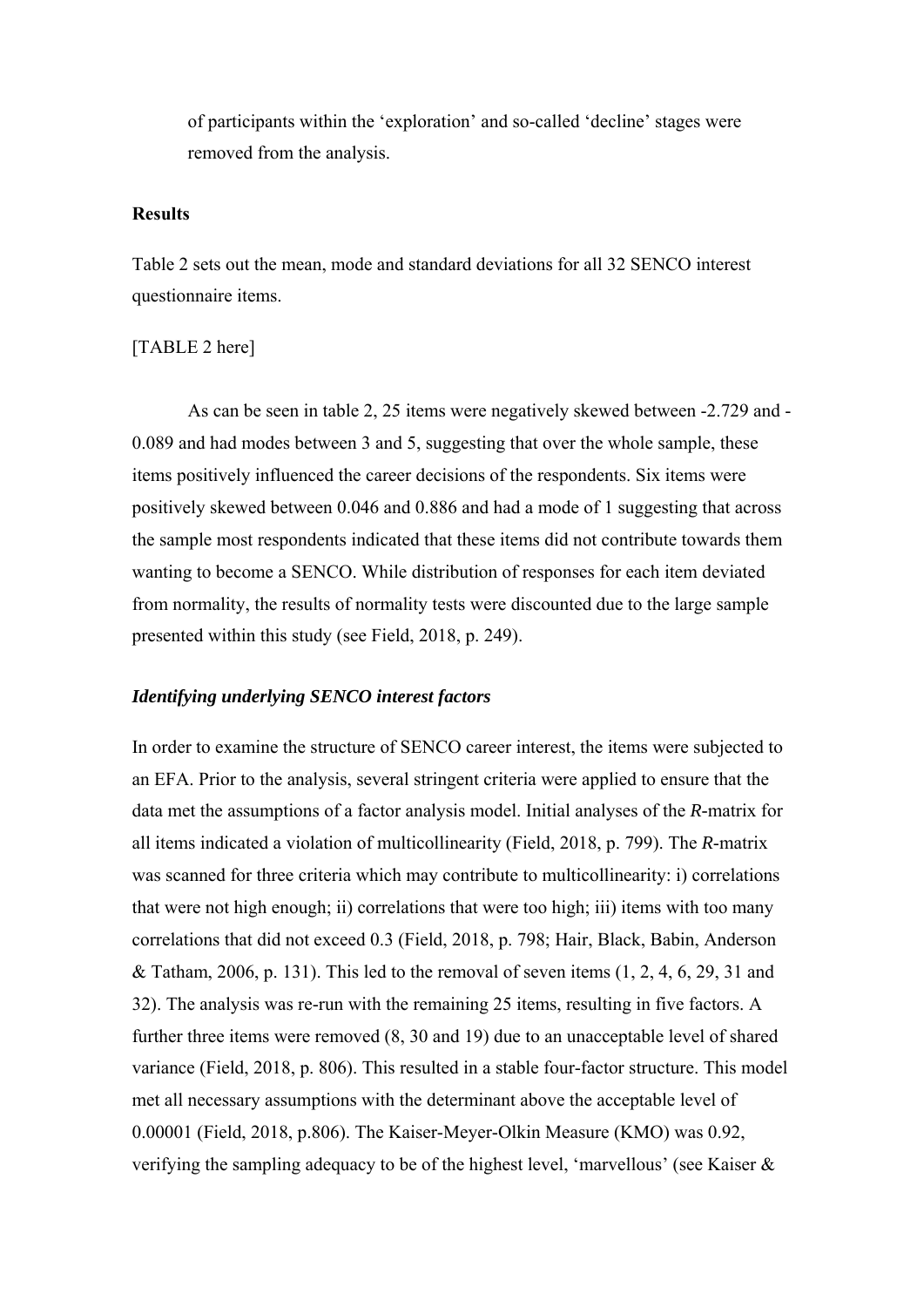Rice, 1974, p.112). A further analysis of the KMO for each item was conducted. The lowest item was 0.796 (item 5) which placed all items well within the acceptable limit of above 0.5 (Kaiser & Rice, 1974).

Four factors with eigenvalues greater than one (Kaiser, 1960) were extracted which explained 49.32% of overall variance. The choice of the four-factor model was confirmed by examination of the scree plot. The average communalities for all items was 0.49 making the use of Kaiser's criterion of one problematic for factor extraction. However, due to the evidence derived from both the scree plot and Kaiser's criterion alongside the large sample size it was decided to retain all four factors (Field, 2018, pp. 811-812). Table 3 shows the factor loading after orthogonal (varimax) rotation. A final stage of EFA is naming the factors. Inspection of the items clustering on each factor led us to propose the following 'SENCO interest factors':

- factor 1: 'inclusion'
- factor 2: 'high quality provision'
- factor 3: 'educational and professional development'
- factor 4: 'leadership voice and status'

# [TABLE 3 here]

#### *Comparison between SENCO interest factors*

In a similar fashion to Borg, Riding and Falzon (1991), the remaining 22 items were reduced to four variables by taking the mean of the items across the four factors. Any crossloaded factors were included with the factor with which they had the larger loading (see table 3). The initial analysis involved a one-way repeated measures ANOVA to establish if there were any significant differences across all four SENCO interest factors. As Mauchley's test of sphericity (Field, 2018, p. 669) was significant at *p* <.001, the Greenhouse- Geisser epsilon parameter was used to provide a more "conservative" (Field, 2018, p. 671) *F* test.

The results demonstrate that the main effect for SENCO interest was statistically significant,  $F(2.06, 1209.99) = 294.30$ ,  $p < .001$ ; suggesting that the four SENCO interest factors differed from one another across the group as a whole. On inspection of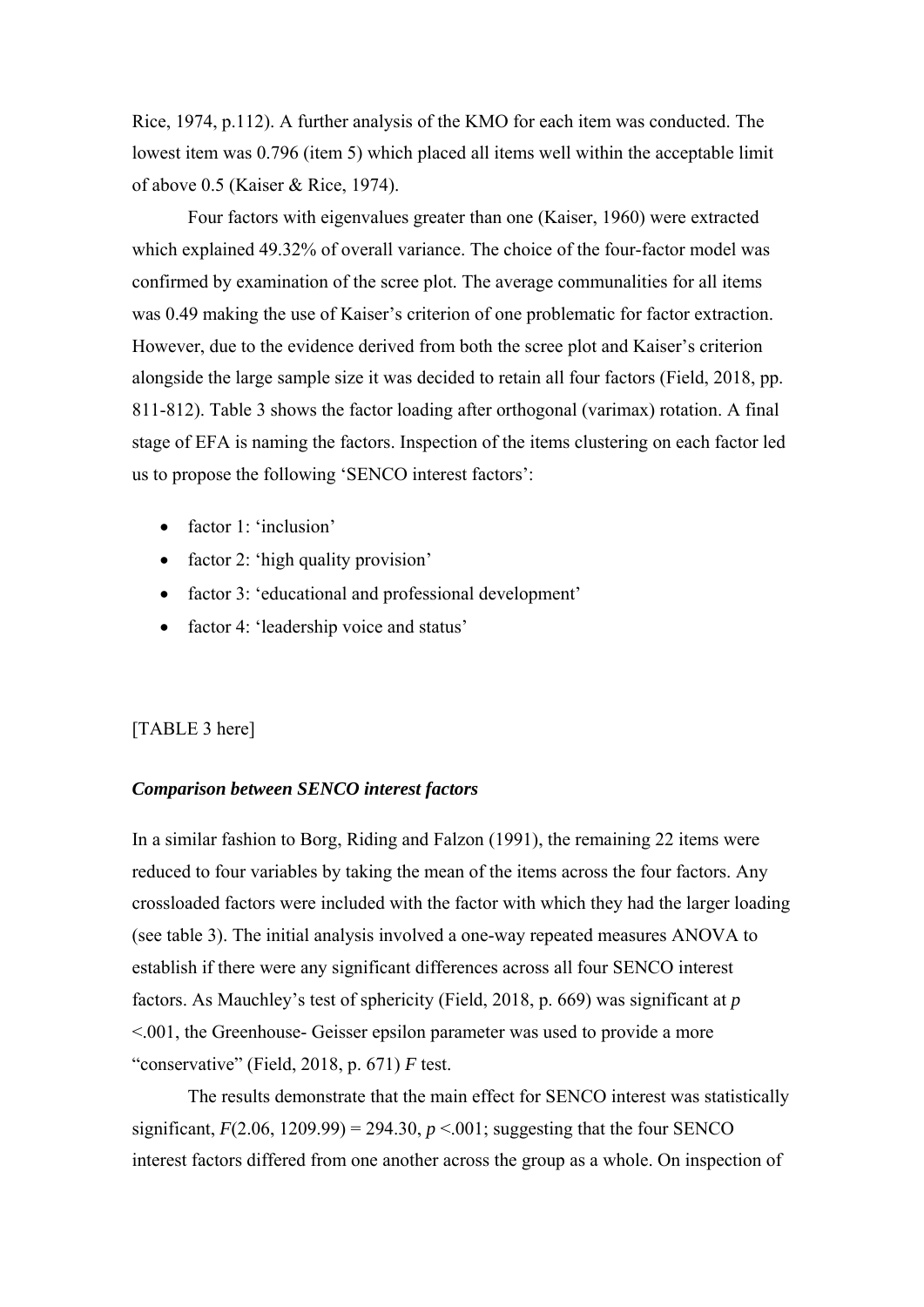the means, the factor representing the largest SENCO interest was 'inclusion'  $(M =$ 4.15,  $SD = .67$ ) followed by 'high quality provision' ( $M = 3.87$ ,  $SD = .69$ ) and 'educational and professional development'  $(M = 3.54, SD = .85)$ . The factor 'leadership voice and status' was the lowest interest factor across the sample although it had the highest variance ( $M = 3.01$ ,  $SD = 1.22$ ). As the difference between factors was statistically significant, further analysis of the factors was undertaken through three planned contrasts (see Field, 2018, p. 673). Two factors can be described as being outward facing and school focused (inclusion and high quality provision) because the interest in the role was centred around developing inclusive settings based on a rights agenda through good classroom practice. The other two factors can be described as being inward facing and person focused (professional and career development and leadership voice and status) because the factors were related to the development of the self, including education, experience and personal standing within the school. The first contrast between the outward facing and the inward facing factors was statistically significant  $F(1, 588) = 439.78$ ,  $p \le 0.001$  indicating that overall teachers' interest in being a SENCO is driven more by outward facing variables such as rights, inclusion and the desire to improve provision. There were also significant differences within these contrasts with SENCOs wishing to develop inclusion over high quality provision *F*(1,  $588$ ) = 142.13,  $p < 0.001$  and educational and professional development over leadership status  $F(1, 588) = 149.73, p < .001$ .

#### *Interactions with school and individual characteristics*

To test whether there were any demographic variations within the SENCO interest factors, a series of two-way mixed design factorial ANOVAs were conducted with SENCO interest factors as repeated measures variables and demographic items as between-subjects variables. As Mauchley's test of sphericity (Field, 2018, p. 669) was statistically significant at  $p < 0.001$ , the Greenhouse-Geisser epsilon parameter was again used to provide the F test (Field, 2018, p. 671). Carlson and Timm (1974, p. 569) warn of the problems of using a non-orthogonal data set; however, they acknowledge that this may be inevitable when looking at population frequencies. To counteract for this unbalanced design, the unweighted marginal means method (Maxwell, Delaney  $\&$ Kelley, 2018, p. 361) was used to calculate the sums of squares for the different ANOVAs.

Two types of ANOVA were conducted: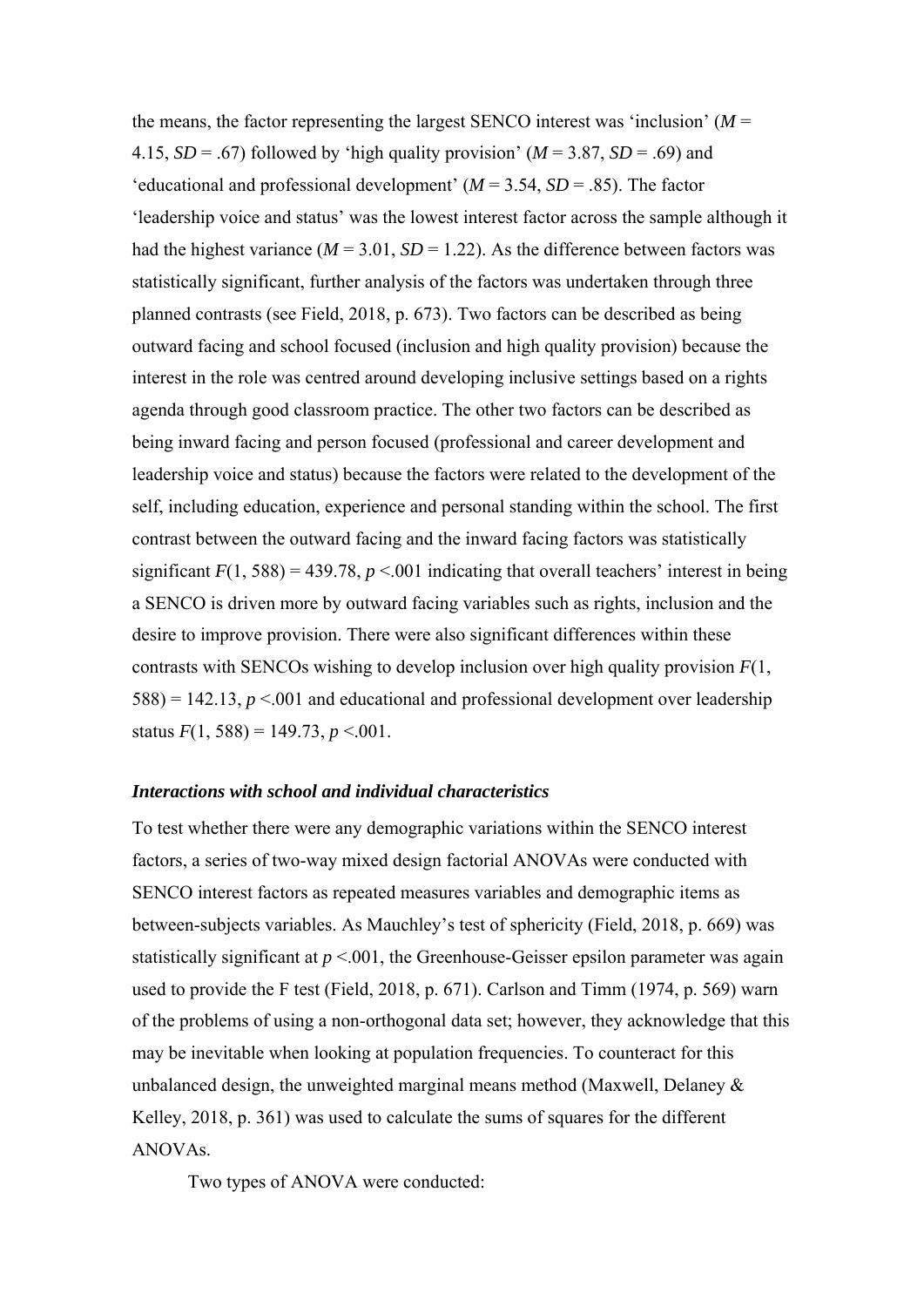- (1) Across the demographic variables and the SENCO interest factors (withinsubjects effects) to test for interactions between different demographics and individual SENCO interest factors.
- (2) Between the different demographic variables (between-subject effects) to test for differences between the various groups across all factors.

# [TABLE 4 here]

Table 4 lists all the effects between the SENCO interest factors and demographic variables. Firstly, there was a significant main effect of gender with women being more positive than men across all factors. There were also other significant interactions between the four interest factors: (1) whether the individual was a SENCO or SENCO Undergoing training (2) leadership status, and (3) age. These are described in turn.

# *SENCO/SENCO undergoing training x SENCO interest factors:*

Here a SENCO undergoing training is defined as those who are not yet a named SENCO but are undertaking the NASENCo award. Those who are SENCOs undergoing training score significantly higher across all SENCO interest factors compared with actual SENCOs (Figure 1). However, the significant interaction shows that the SENCOs undergoing training are particularly more positive in relation to the factor 'professional and career development'. This suggests that their interest in the role may be because it is seen as an important step in being able to further develop their practice through a greater understanding of more inclusive teaching and gaining further qualifications.

Figure 1: The relationship between SENCO/SENCO undergoing training and SENCO interest factors.

[Figure 1 here]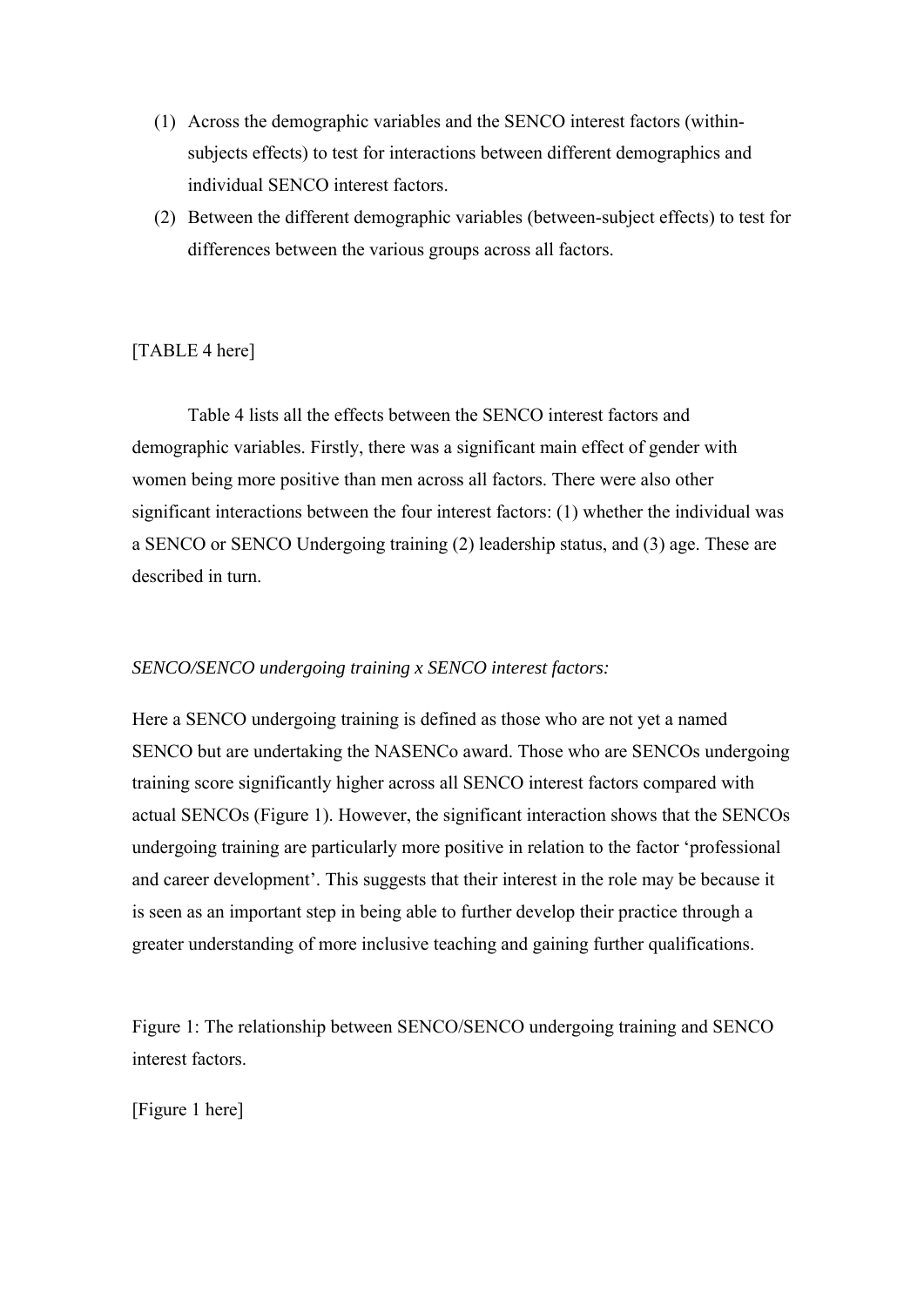# *Leadership status x SENCO interest factors*

Those on the leadership scale are more positive in relation to the 'leadership voice and status' factor compared to those not on the leadership scale, i.e. class teacher scale (Figure 2). The reverse appears to be the case for the other three factors. This suggests that respondents on the class teacher scale are significantly less interested in leadership status than their counterparts on the school leadership scale but still value the potential for career development and further study.

Figure 2: The relationship between leadership status and SENCO interest factors.

[Figure 2 here]

#### *Age x SENCO interest factors*

There was no significant main effect of participant's age band. However, while there are no apparent effects of age on the outward looking factors of 'inclusion' and 'high quality provision', the significant interaction of age seems to be linked to factor 3, 'educational and professional development' (Figure 3). This suggests that those in the 'establishment' stage (aged 25 to 44 years) were motivated more by a need to continue developing their knowledge and skill set to establish and further their careers.

Figure 3: The relationship between age and SENCO interest factors.

[Figure 3 here]

# **Discussion**

Although it must be acknowledged that as a self-report survey the responses may be prone to social desirability bias, the current investigation adds further understanding of why teachers both enter and sustain their interest in the role of SENCO. The factor analysis of the 32 items derived from Dobson and Douglas (2018) reveals an underlying structure of four factors. The study points to significant differences between these factors and a hierarchy of interest for those wishing to enter the role of SENCO or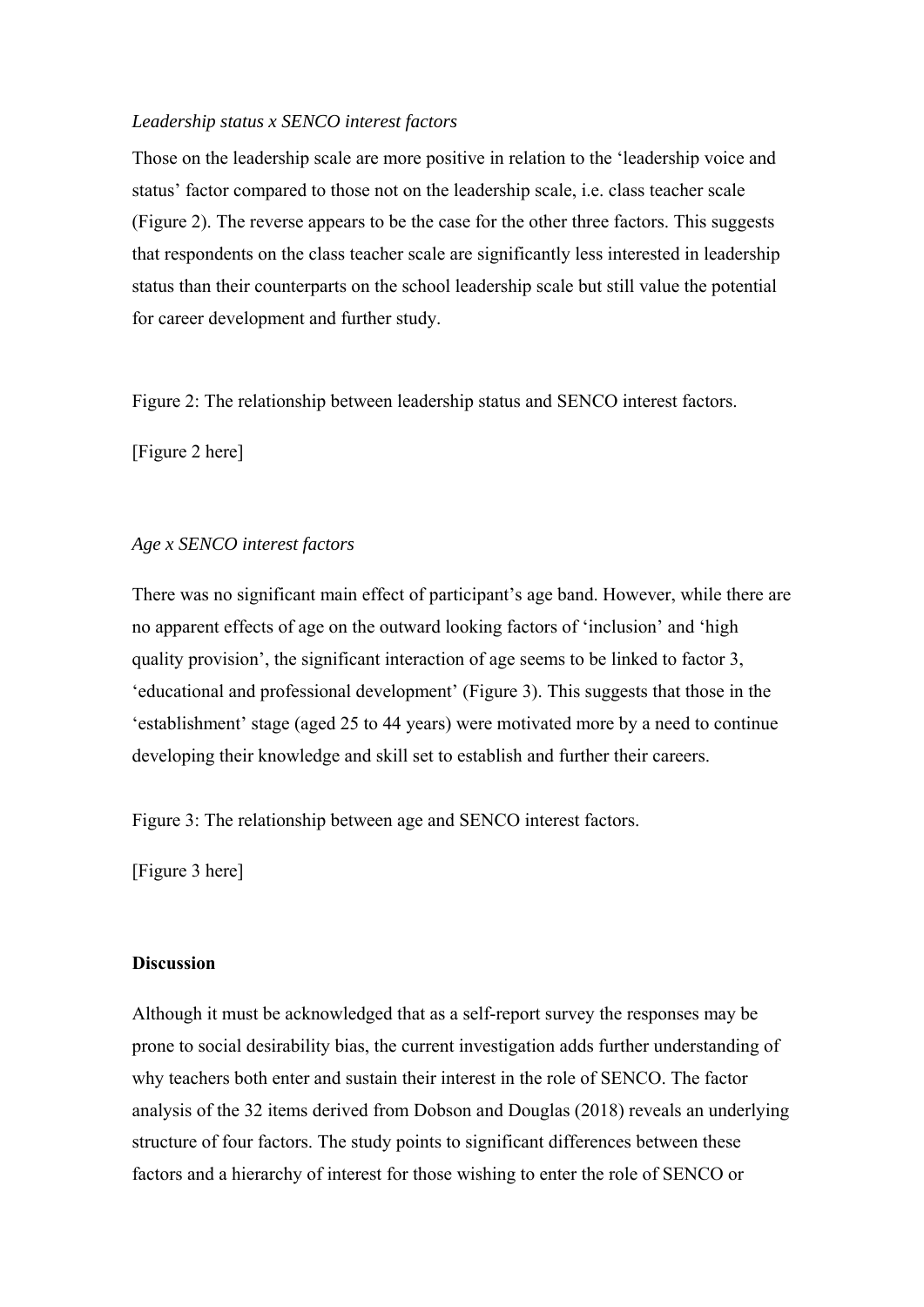special educator. The factors are described in greater detail below drawing upon the ecological or systems approach (see Bronfenbrenner 1996, 2005) and career development literature (see Dobson & Douglas, 2018; Patton & McMahon, 2014). Each factor description is constructed from the individual questionnaire items from which they are derived (and cross-references to these are made).

#### *Why do people choose to become SENCOs?*

(1) 'Inclusion' (Factor 1) – The first factor suggests that SENCOs have an interest in promoting equity in society (influenced by policy and international accords). Several statutory mechanisms exist to ensure inclusion (item 23) and SENCOs are interested in these being followed. This will enable them to increase participation of all children in school activities (item 17) and develop greater equity (item 28). The SENCO is interested in working with other professionals who support a given child (item 24). Educational decisions should not be made by professionals alone; rather, SENCOs indicate a concern in decision making being participatory with children and parents in full control. The SENCO expresses a keen interest in working alongside parents and children to facilitate these decision-making processes (items 7, 26 and 27). The SENCO shows concern for enabling the child to reach their full potential in life (item 25).

The factor entitled 'inclusion' consists of items that are more distal to the person and embedded within macro national and international policy such as 'to empower parents to make decisions about their children' (see DfE/DOH 2015 section 1) or placing 'a strong value on all children being able to participate together in school life' (see UNESCO, 1994; United Nations, 1989). This factor can be further classified as being 'outward facing' which is defined in this context as the teacher who wishes to use their skills, attributes and training for the benefit of both society and individuals. Across all participants, this was the highest scoring factor suggesting that people are attracted to the role of the SENCO primarily for these altruistic and ideological reasons.

(2) 'High quality provision' (Factor 2) – The second factor suggests that SENCOs have a clear vision of what they would like provision to be in their setting (item 18). SENCOs have a desire to develop provision at the whole school level (item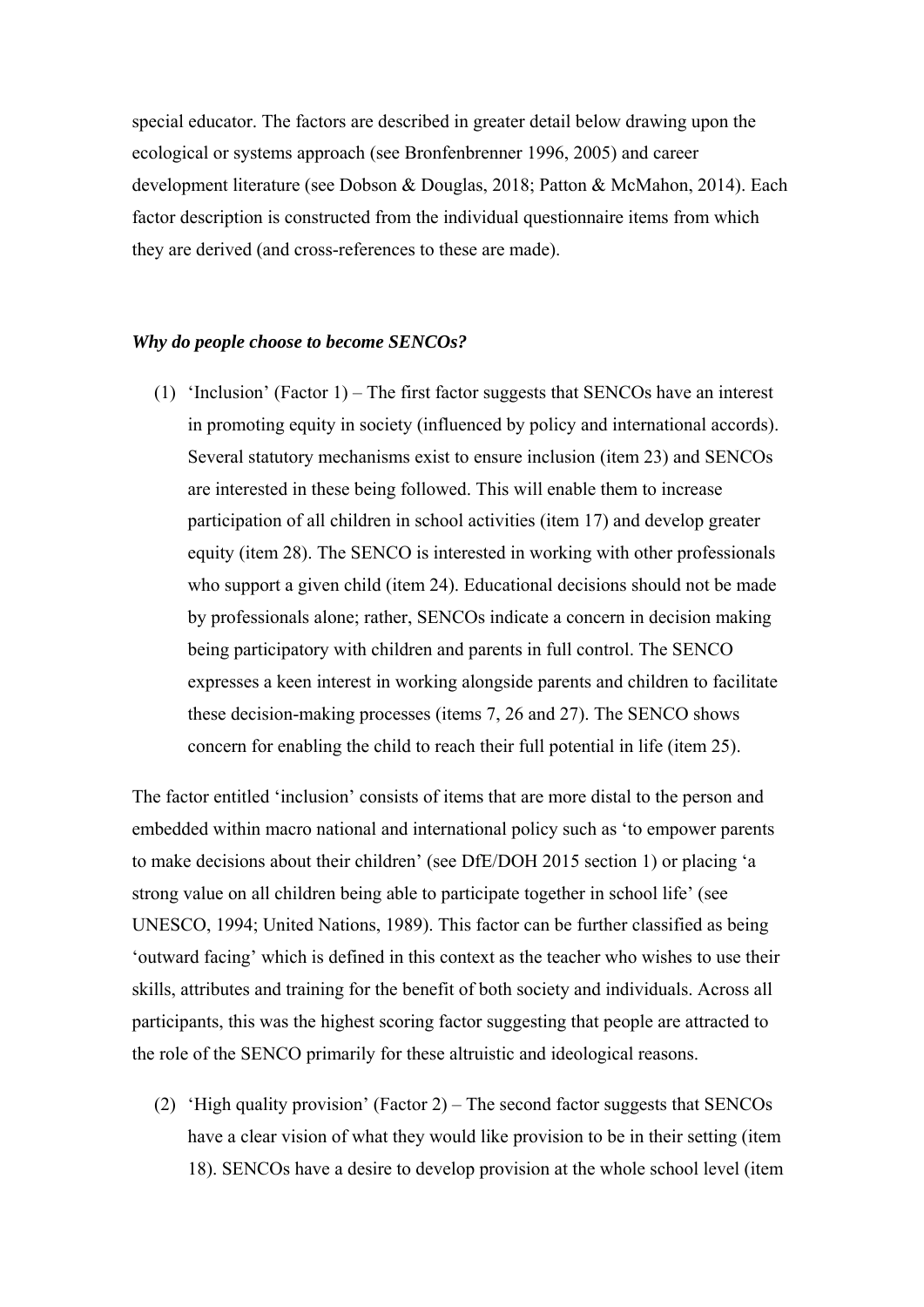9) and develop the skills of teachers to be more inclusive at the classroom level (item 11). Experience appears to be a key component of this dimension. These experiences are proximal such as working alongside individual children (item 3) or more distal such as wanting to change practice within individual classrooms and schools (item 9). The factor suggests that the desire to change practice may also relate to direct observation of teachers not meeting the needs of children (item 16). Additionally, for some, the desire to change provision would appear to be related to working in settings where improvement was needed to support children with SEN (items 15 and 22).

In a finding similar to Dobson and Douglas (2018), SENCOs report a wish to mediate the change of school provision for the benefit of children with SEN. There is a clear link with the first factor of 'Inclusion' albeit with a more proximal focus on school practice. Akin to working in Bronfenbrenner's exosystem (see Dobson & Douglas, 2018), SENCOs wish to facilitate change at a whole-school level to indirectly affect change for children by working alongside their teachers. This factor is also 'outward facing' as the SENCO is describing an attraction of the role is to develop outcomes for others. As the second highest scoring factor, it suggests that alongside a belief in inclusion, SENCOs wish to develop practice through working developmentally within individual school systems.

(3) 'Educational and professional development' (Factor 3) – The third factor suggests that many SENCOs are attracted to the role as a vehicle for developing their knowledge and skills (item 10) and enhancing their voice and status within school settings (item 13). SENCOs are interested in formal learning opportunities such as further study (item 12) and opportunities to develop inclusive practice (item 14). Some also wish to enhance their career prospects (item 5).

The third factor is more personal to the SENCO and is related to the proximal activities advocated in Bronfenbrenner's microsystem. Again, this factor aligns with the findings of Dobson and Douglas (2018) who suggest that the SENCO is partly attracted to the position for the purpose of personal development. This factor has been further categorised as inward facing, and as such is dichotomous to the previous outward facing factors. Here there is the aim to develop personal benefits such as skills, qualifications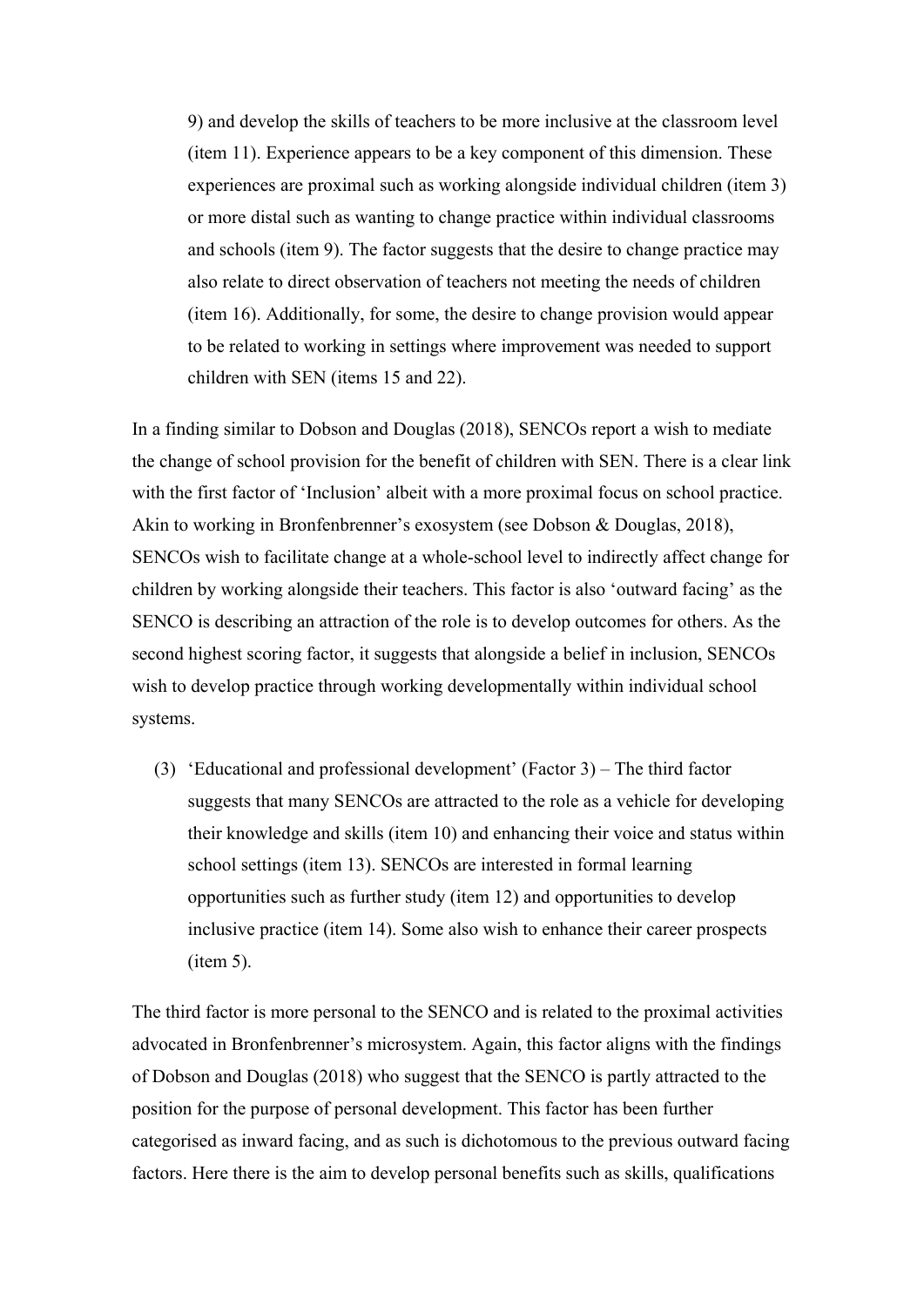and career progression. Although these new skills may benefit individual schools, they ultimately reside within the individual and are portable between settings.

(4) 'Leadership voice and status' (Factor 4) – The fourth factor suggests that many SENCOs want to be heard at senior leadership level within their school (item 20). They have a desire to be appointed to a position of school leader (item 21).

The last factor relates to leadership. Again, this motivation may be interpreted as proximal to the person and a sign of ambition. Thus, it is further classified as an inward facing factor. The factor structure itself does not provide any explanation as to why this is the lowest scoring dimension. However, this score may be understood within the context of policies where leaders are regarded as key instruments within the selfimproving school system (DfE, 2010; 2016). Ball (2013) notes the changing perceptions of 'leadership' and acknowledges that within policy the individual leader is regarded as a "dynamic visionary" (p. 163) and the process of leadership is regarded as a "generic mechanism for change" (p. 164). This 'vision' is evident in the first factor and the 'mechanisms' are evident in the second and third factors. Ball (2013) argues that the "self-managing school must surveil and regulate itself" (p. 164) and that "the leader becomes… the manager of institutional performance" (p. 164). Within this context, SENCO participants wish to operate as an internal mechanism of support for both children and teachers; however, what may be rejected (or at least is not evident within these factors) is a desire to be part of the associated regulatory and performance orientated culture. Curran (2019) adds to this argument. She suggests that some SENCOs want to lead but some have no desire to be formally recognised as school leaders. Based on evidence from interviews collected over the period of a year, she questions whether SENCOs feel the need to become school leaders. She suggests that SENCOs often do not want to become formal school leaders and they do not regard this as a barrier to implementing change in provision. Instead, they use their deep understanding of SEN policy frameworks to act as "covert entrepreneurs" (p. 85) for driving change in provision and inclusion in their settings. Whether SENCOs wish to avoid the regulatory structures and accountability associated with leadership or they see other mechanisms for driving change is worthy of further research.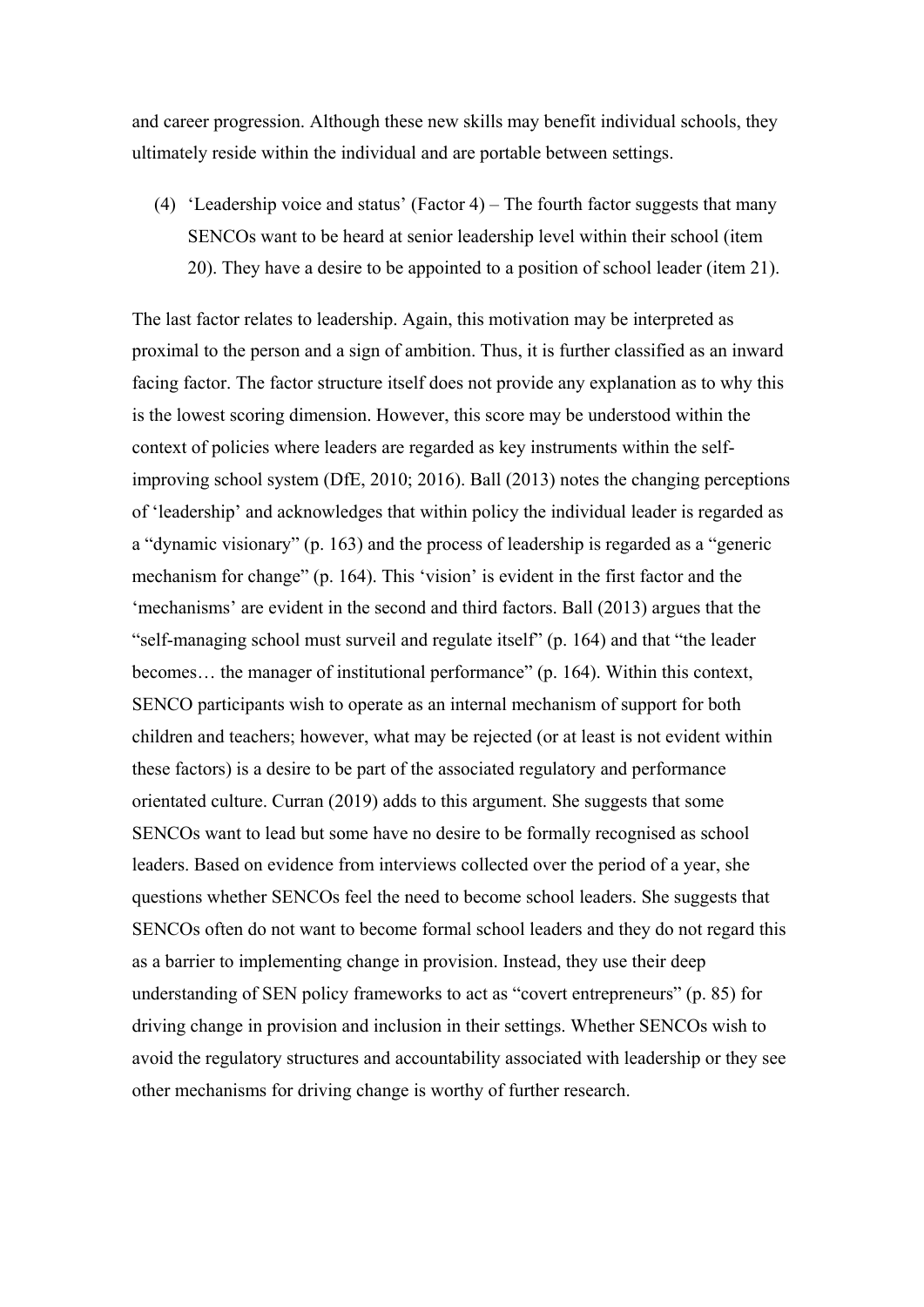# *The relationships between factors and groups*

The factors above are presented in order of level of interest. There is a significant difference between factors across all participants with the outward facing factors being reported to be more influential than the inward facing factors. There were significant differences between the different participant groups of gender, SENCO/SENCO undergoing training, school leadership status and age band of participants. These are discussed in turn. Women responded more positively than men across all factors. There could be several reasons for this difference and may include methodological issues such as sample size or response bias. However, in line with the work of Mackenzie (2012, p. 1074) and Pulsford (2019), the observed difference does provide further evidence that gender may be associated with why people enter the role in the first instance. In particular, Mackenzie draws our attention to the gendered, almost maternally orientated, discussions of her participants whose experiences as parents underpinned their practice. Additional work is now needed in this area.

Likewise, those who are training to be a SENCO reported their interest more positively across all factors than those who are already in the role. This finding may reflect that positivity expressed while in training may decline once the post becomes a reality, and in that sense is a cause for concern. This could be symptomatic of wider contextual factors such as the perceived enormity of the role and lack of time, resources and status for those already in it. Consequently, this would appear to lead to both dissatisfaction and high levels of attrition (Curran, Maloney, Heavy & Boddinson, 2018). A positive analysis might be that engagement in training has additional positive consequences which may be lost once training is complete, such as peer support from other SENCOs in training. Consideration of approaches to support potentially isolated SENCOs post training might also be the focus of further work.

Interactions within the SENCO interest factors occurred across three groups of participants. In all three cases, the interactions happened within the inward facing factors (factors three and four). Again, taking the SENCO/SENCO undergoing training variable, those undergoing training unsurprisingly reported a much higher interest in the development opportunities they perceived the role to bring. Likewise, taking school leadership status, those who were school leaders were significantly more interested in leadership than their counterparts on the class teacher scale. Once again, this could be symptomatic of individual personality differences between those attracted to teaching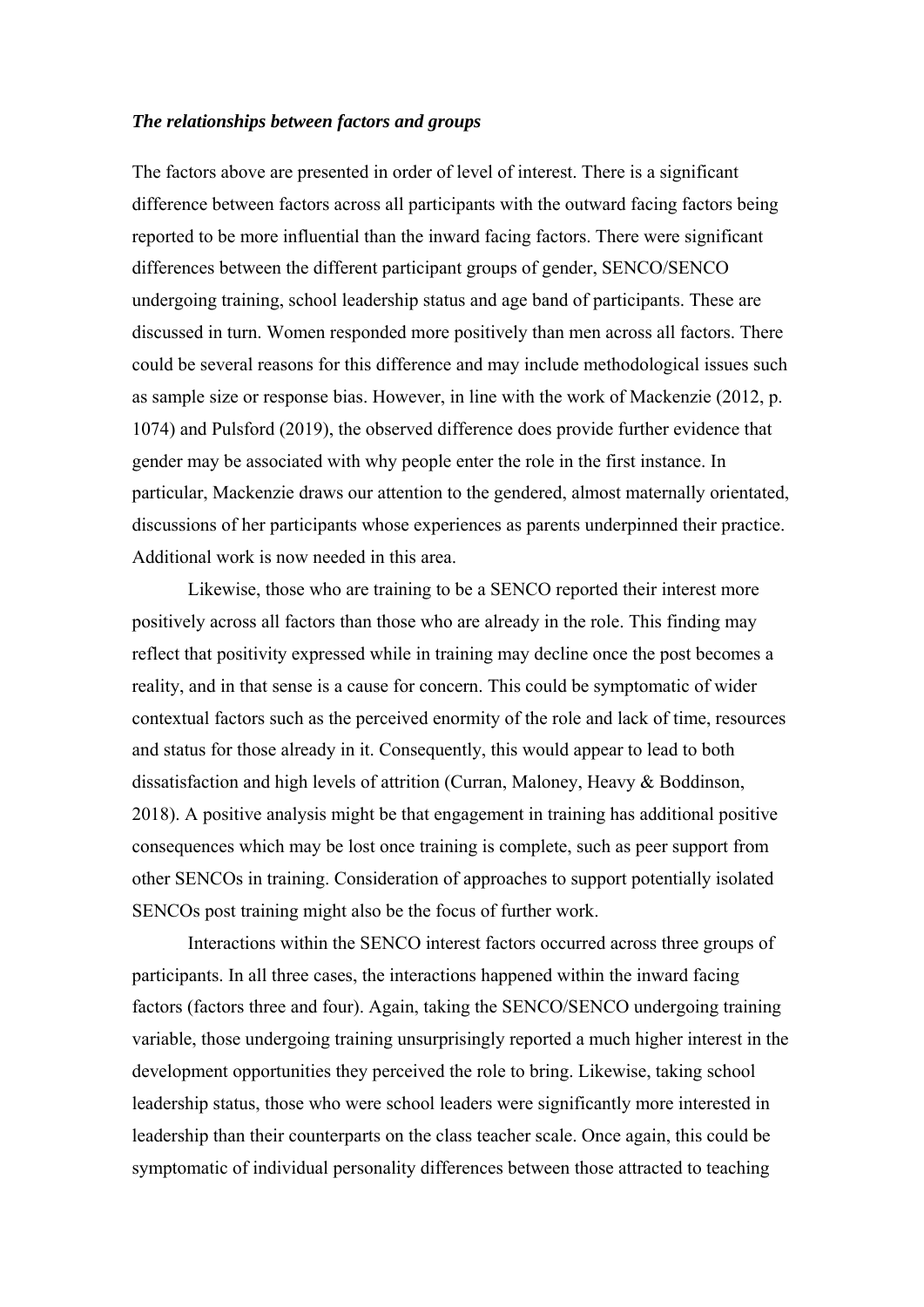who may be 'artistic' and 'social' and those attracted to school leadership who may be 'social', 'enterprising' and 'conventional' (National Center for O\*NET Development, 2019). In addition, SENCOs may wish to avoid elements of the leadership role or indeed not see the need to be a leader to improve the outcomes discussed earlier.

Finally, considering the interaction with age, in line with the work of Super (1980), the older respondents (classified by Super as in the 'maintenance stage' of their career) were much less interested in 'educational and professional development' than younger participants (classified by Super as in the 'exploration' of their career). Why this occurs is not clear; however, Super (1980) offers a suggestion that those in the 'exploration' stage may be seeking new information to place themselves in a new job or role while those in the 'maintenance' stage may be concerned with "holding one's own" (p. 292). If this is applied to the SENCO population, then 41.3% (see Dobson, 2019) are in the 'holding one's own' stage. If Super's argument of the "temporal importance" (p. 288) of different stages of life is applied to the SENCO population, those who are 'holding one's own' are of concern and worthy of further research.

# *Conclusion*

The present study has provided a model of four clearly defined independent factors to help understand why teachers undertake the complex role of the SENCO. Put simply, SENCOs are motivated by a desire to: improve inclusion by working within school systems; develop high quality provision for all children across their school, especially those with SEN; learn new skills and develop professionally; and be a school leader. All SENCOs express interest in these dimensions but some factors are more important with some groups of individuals than with others. Being able to define and understand these factors has utility for policy makers, training providers, schools and individuals alike. All can use the factors as a framework to balance the emphasis and focus of the SENCO role – whether in a given setting or across the sector as a whole. This might be ensuring a good SENCO-school fit (crucial for the school employer and SENCO employee alike), ensuring training programmes can accommodate and value the different motivations of trainees (including challenging trainees to recognise these differences), and ensuring policy makers are alert to what motivates the workforce should they seek to introduce policies that may not sit comfortably with existing practice. This latter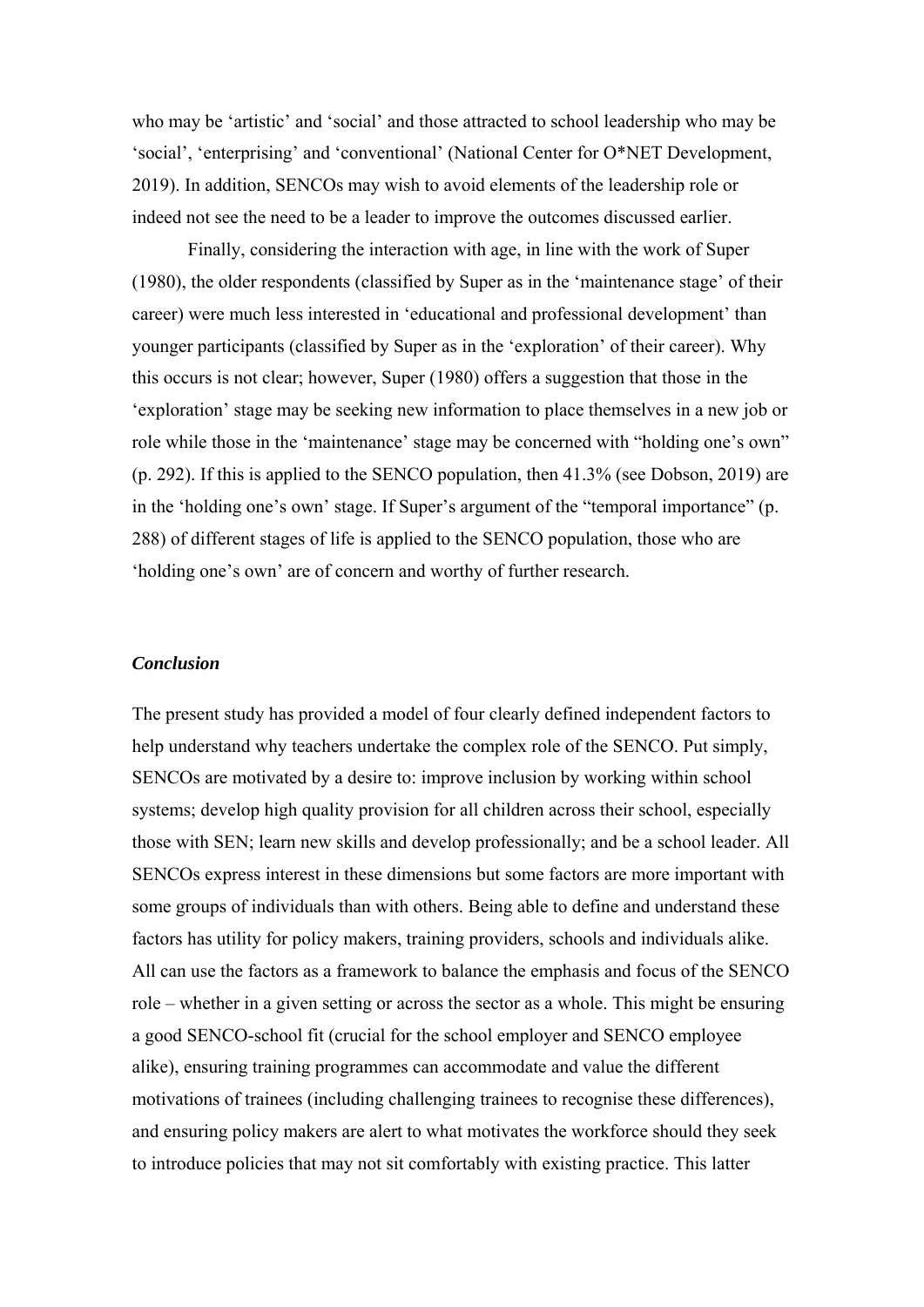point is particularly important in a climate of teacher attrition and poor teacher recruitment (Foster, 2019), difficulties recruiting SENCOs (NAHT, 2016) and evidence suggesting that a third of SENCOs do not see themselves in the role in the next five years (Curran et al., 2018). If each of these 18,500 SENCOs in England (Dobson, 2019) cost a nominal £2,500 each to train through the statutory NASENCo course (based on 2020 fees at an unnamed training provider), this equates to £46.25 million of public investment. Such an investment is wasted if we cannot utilise their motivations to retain them in their current role. Likewise, if a third of SENCOs intend to leave this role within a five year period, an additional £15.5 million from stretched school budgets will be needed to train new SENCOs.

While the SENCO role explored in this paper is specific to England, similar roles often exist in other countries and it seems reasonable to assume that educators of all kinds will be motivated by a range of inward and outward facing factors. This makes the present study a significant contribution to the fields of both the career development of teachers and educational leadership. By surfacing the motivations of SENCOs through discreet factors, these factors can now be fully harnessed and utilised in the pursuit of inclusion and high-quality education, the recruitment of a skilled and committed workforce and the retention of teachers within this field.

# **References**

Agaliotis, I., & Kalyva, E. (2011) A survey of Greek general and special education teachers' perceptions regarding the role of the special needs coordinator: Implications for educational policy on inclusion and teacher education. *Teaching and Teacher Education, 27*(3), 543-551. doi:10.1016/j.tate.2010.10.008

Ball, S. J. (2013) *The education debate* (2nd ed. ed.). Bristol: Policy Press.

- Bandura, A. (1986) Social foundations of thought and action : a social cognitive theory / Albert Bandura ; by Albert Bandura. In. Englewood Cliffs, NJ: Englewood Cliffs, NJ : PrenticeHall.
- Bandura, A. (2001) Social cognitive theory: an agentic perspective. *Annual review of psychology, 52*, 1.
- Borg, M. G., Riding, R. J., & Falzon, J. M. (1991) Stress in Teaching: a study of occupational stress and its determinants, job satisfaction and career commitment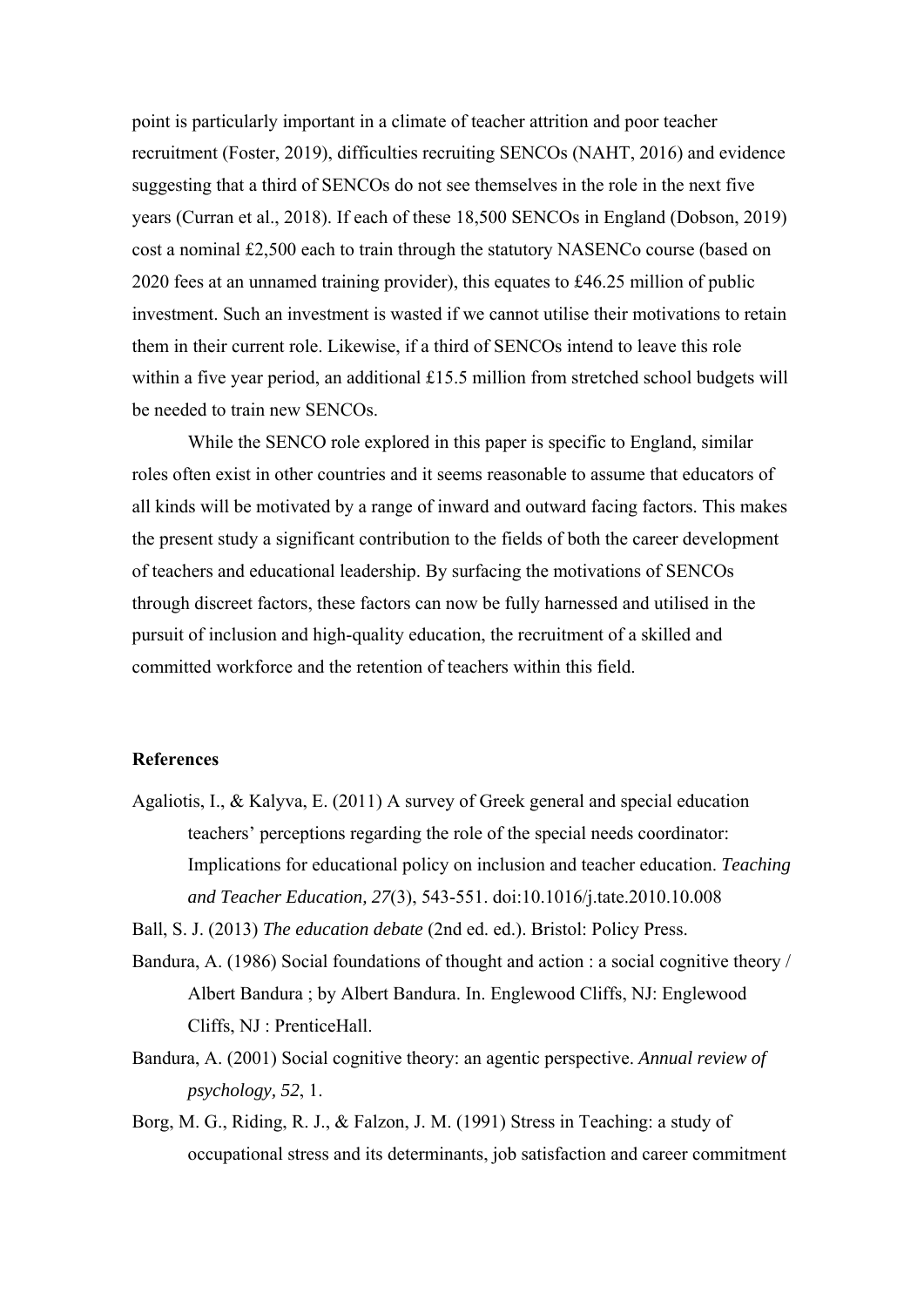among primary schoolteachers. *Educational Psychology, 11*(1), 59-75. doi:http://dx.doi.org/10.1080/0144341910110104

- Bronfenbrenner, U. (1976) The Experimental Ecology of Education. *Educational Researcher, 5*(9), 5-15. doi:10.3102/0013189X005009005
- Bronfenbrenner, U. (1996) *The ecology of human development : experiments by nature and design*: Cambridge, MA : Harvard University Press, 1996.
- Bronfenbrenner, U. (2005) Ecological Systems Theory. In U. Bronfenbrenner (Ed.), *Making human beings human : bioecological perspectives on human development* (pp. 106-173). Thousand Oaks, Calif. ; London: Sage.
- Brown, J., & Doveston, M. (2014) Short Sprint or an Endurance Test: The Perceived Impact of the National Award for Special Educational Needs Coordination. *Teacher Development, 18*(4), 495-510. doi:10.1080/13664530.2014.954050
- Carlson, J. E., & Timm, N. H. (1974) Analysis of nonorthogonal fixed-effects designs. *Psychological Bulletin, 81*(9), 563-570. doi:10.1037/h0036936
- Chatman, J. A. (1989) Improving Interactional Organizational Research: A Model Of. *Academy of Management. The Academy of Management Review, 14*(3), 333. doi:10.2307/258171
- Cole, B. A. (2005) Mission impossible? Special educational needs, inclusion and the reconceptualization of the role of the SENCO in England and Wales. *European Journal of Special Needs Education, 20*(3), 287-307. doi:10.1080/08856250500156020
- Crowther, D., Dyson, A., & Millward, A. (2001) Supporting pupils with special educational needs: issues and dilemmas for special needs coordinators in English primary schools. *European Journal of Special Needs Education, 16*(2), 85-97. doi:10.1080/08856250110040695

Curran, H. (2019) 'The SEND Code of Practice has given me clout': a phenomenological study illustrating how SENCos managed the introduction of the SEND reforms. *British Journal of Special Education, 46*(1), 76-93. doi:10.1111/1467-8578.12253Curran, H., Moloney, H., Heavey, A., & Boddison, A. (2018) *It's about time: The impact of SENCO workload on the professional and the school*. Available online at: https://neu.org.uk/latest/impact-senco-workload-professional-and-school (accessed 1 March 2020).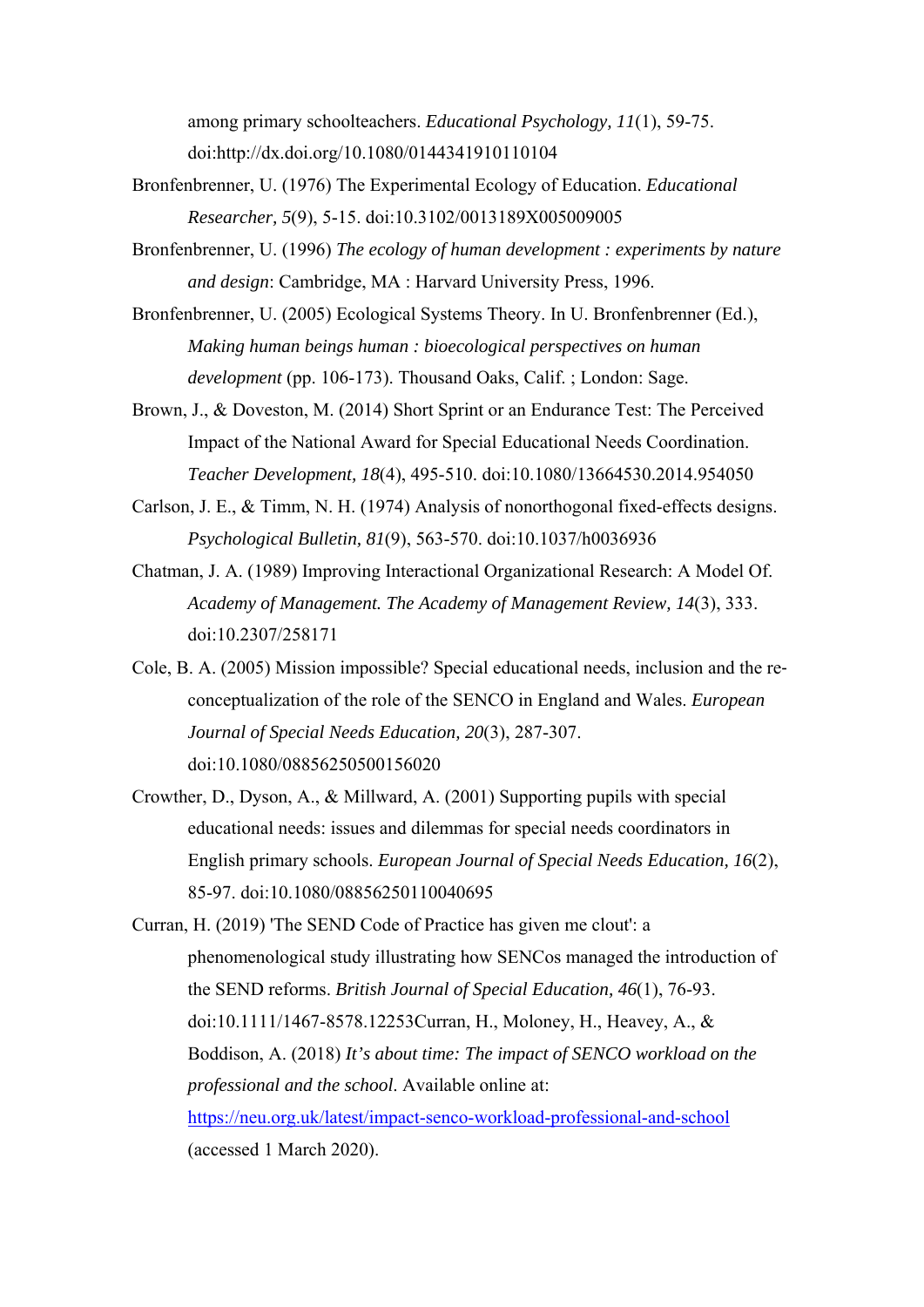- Department for Education (2010) *The importance of teaching: The schools white paper 2010*. Available online at: https://www.gov.uk/government/publications/theimportance-of-teaching-the-schools-white-paper-2010 (accessed 1 March 2020).
- Department for Education (2016) *Educational excellence everywhere*. Available online at:

https://assets.publishing.service.gov.uk/government/uploads/system/uploads/atta chment\_data/file/508447/Educational\_Excellence\_Everywhere.pdf (accessed 1 March 2020).

- Department for Education (2017) *School teachers' pay and conditions*. Available online at: https://www.gov.uk/government/publications/school-teachers-payand-conditions (accessed 1 March 2020).
- Department for Education (2018) *School workforce in England: November 2017*. Available online at: https://www.gov.uk/government/statistics/schoolworkforce-in-england-november-2017 (accessed 1 March 2020).
- Department for Education, & Department of Health (2015) *Special educational needs and disability code of practice: 0 to 25 years.* Available online at: https://www.gov.uk/government/publications/send-code-of-practice-0-to-25 (accessed 1 March 2020).
- Dobson, G. J. (2019) Understanding the SENCo workforce: re-examination of selected studies through the lens of an accurate national dataset. *British Journal of Special Education*. doi:10.1111/1467-8578.12285
- Dobson, G. J., & Douglas, G. (2018) Who would do that role? Understanding why teachers become SENCos through an ecological systems theory. *Educational Review*. doi:10.1080/00131911.2018.1556206
- Done, L., Murphy, M., & Watt, M. (2016) Change Management and the SENCo Role: Developing Key Performance Indicators in the Strategic Development of Inclusivity. *Support for Learning, 31*(4), 281-295. doi:10.1111/1467- 9604.12138
- European Commission (2013) *Support for children with special educational needs (SEN)*. Available online at:

https://ec.europa.eu/social/BlobServlet?docId=15993&langId=en (accessed 1 March 2020).

Field, A. P. (2018) *Discovering statistics using IBM SPSS statistics* (5th ed.). London ; Thousand Oaks, California: SAGE Publications.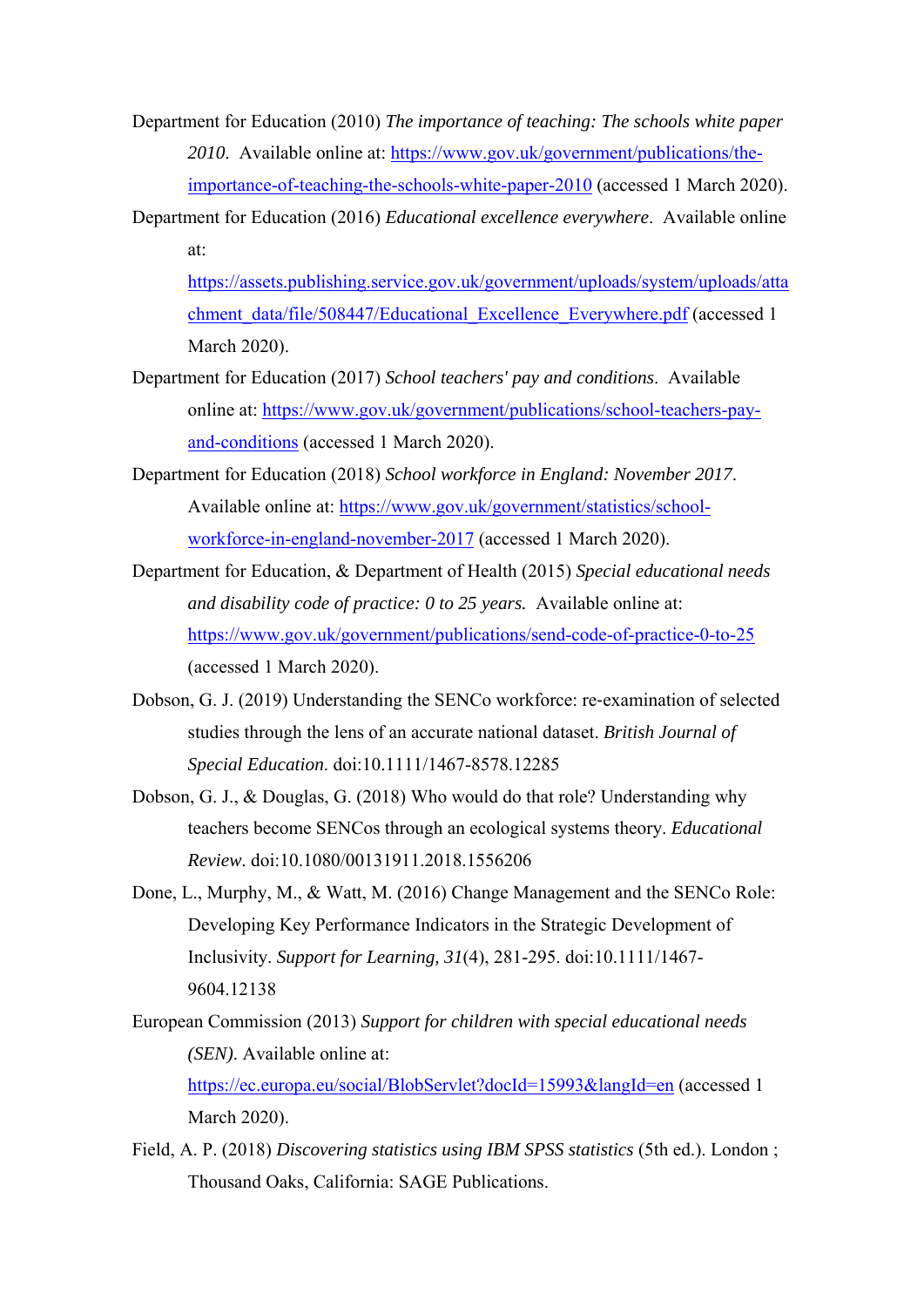- Fisher, H. (2012) Progressing towards a model of intrinsic inclusion in a mainstream primary school: a SENCo's experience. *International Journal of Inclusive Education*, 1-21. doi:10.1080/13603116.2011.557449
- Fitzgerald, J., & Radford, J. (2017) The SENCO Role in Post-Primary Schools in Ireland: Victims or Agents of Change? *European Journal of Special Needs Education, 32*(3), 452-466. doi:10.1080/08856257.2017.1295639
- Foster, D. (2019) *Teacher recruitment and retention in England*. Available online at: https://researchbriefings.parliament.uk/ResearchBriefing/Summary/CBP-7222 (accessed 1 March 2020).
- Griffiths, D., & Dubsky, R. (2012) Evaluating the impact of the new National Award for SENCos: Transforming landscapes or gardening in a gale? *British Journal of Special Education, 39*(4), 164-172. doi:10.1111/1467-8578.12000
- Göransson, K., Lindqvist, G., Möllås, G., Almqvist, L., & Nilholm, C. (2017) Ideas about occupational roles and inclusive practices among special needs educators and support teachers in Sweden. *Educational Review, 69*(4), 490-505. doi:10.1080/00131911.2016.1237477
- Hair, J. F., Black, W. C., Babin, B. J., Anderson, R. E., & Tatham, R. L. (2006) *Multivariate data analysis* (6th ed.). London: Prentice Hall.
- Hardré, P. L., & Sullivan, D. W. (2008) Teacher perceptions and individual differences: How they influence rural teachers' motivating strategies. *Teaching and Teacher Education, 24*(8), 2059-2075. doi:10.1016/j.tate.2008.04.007
- Holland, J., L. (1992) *Making vocational choices: A theory of vocational personalities and work environments* (2nd ed.). Odessa, FL: Psychological Assessment Resources.
- Holland, J. L. (1996) Exploring careers with a typology. *American Psychologist, 51*(4), 397-407. doi:10.1037/0003-066X.51.4.397
- Kaiser, H. F. (1960) The Application of Electronic Computers to Factor Analysis. *Educational and Psychological Measurement, 20*(1), 141-151. doi:10.1177/001316446002000116
- Kaiser, H. F., & Rice, J. (1974) Little Jiffy, Mark Iv. *Educational and Psychological Measurement, 34*(1), 111-117. doi:10.1177/001316447403400115
- Kearns, H. (2005) Exploring the Experiential Learning of Special Educational Needs Coordinators. *Journal of In-Service Education, 31*(1), 131-150. doi:10.1080/13674580500200364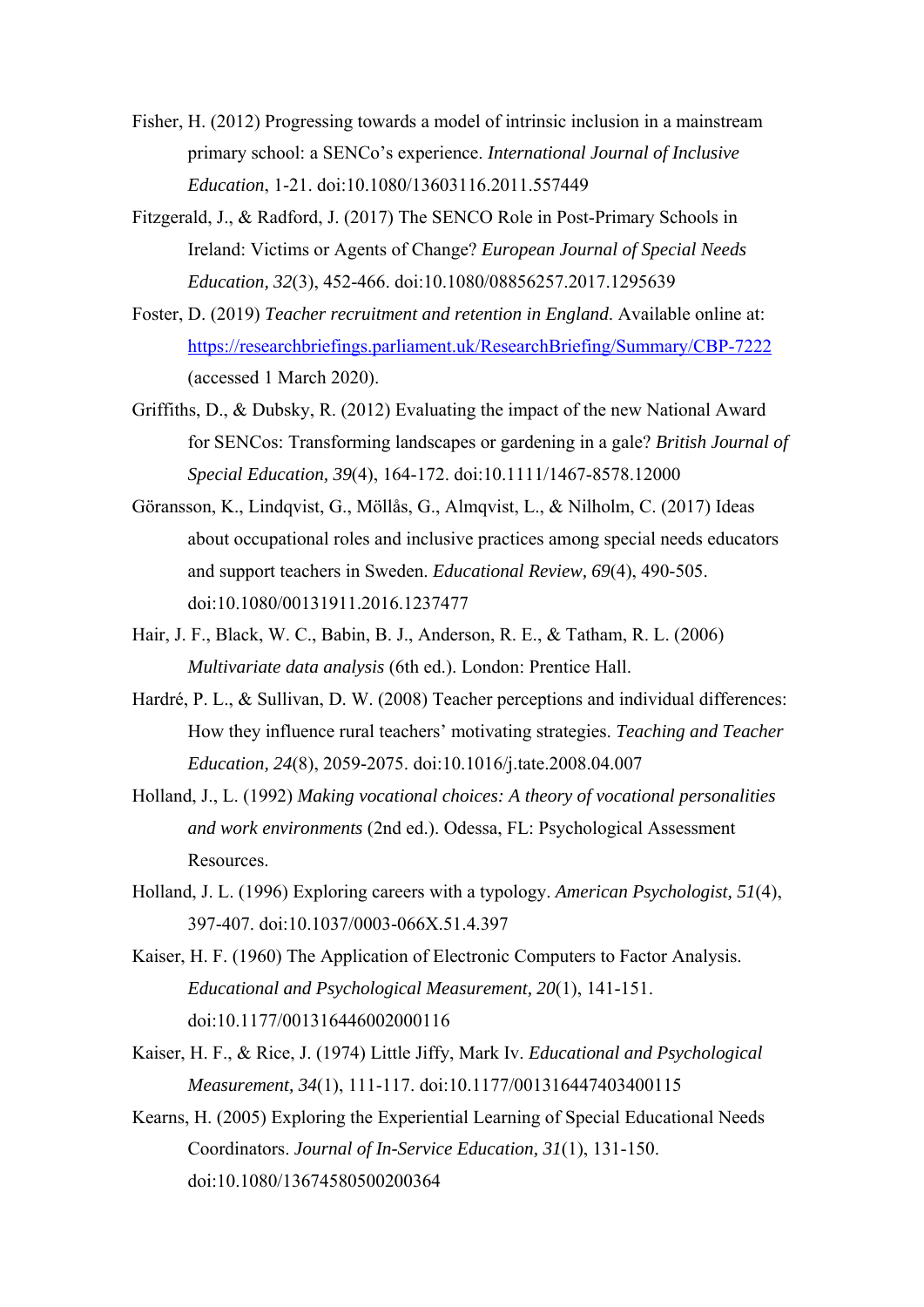- Klang, N., Gustafson, K., Möllås, G., Nilholm, C., & Göransson, K. (2017) Enacting the role of special needs educator – six Swedish case studies. *European Journal of Special Needs Education, 32*(3), 391-405. doi:10.1080/08856257.2016.1240343
- Lent, R. W., Brown, S. D., & Hackett, G. (1994) Toward a Unifying Social Cognitive Theory of Career and Academic Interest, Choice, and Performance. *Journal of Vocational Behavior, 45*(1), 79-122. doi:10.1006/jvbe.1994.1027
- Liao, H.-Y., Armstrong, P. I., & Rounds, J. (2008) Development and initial validation of public domain Basic Interest Markers. *Journal of Vocational Behavior, 73*(1), 159-183. doi:10.1016/j.jvb.2007.12.002
- Mackenzie, S. (2012) 'It's been a bit of a rollercoaster': special educational needs, emotional labour and emotion work. *International Journal of Inclusive Education, 16*(10), 1067-1082. doi:10.1080/13603116.2010.538869
- Maxwell, S., E., Delaney, H., D., & Kelley, K. (2018) *Designing Experiments and Analyzing Data: A Model Comparison Perspective* (3rd ed.). New York: Routledge.
- McCrae, R., & Costa, P. (2008) Empirical and theoretical status of the five-factor model of personality traits. In G. J. Boyle, G. Matthews, & D. H. Saklofske (Eds.), *Sage handbook of personality theory and assessment* (Vol. 1). London: Sage.
- National Center for O\*NET Development (2019) O\*NET Interest Profiler. M*y Next Move*. Available online at: https://www.mynextmove.org/find/interests (accessed 1 March 2020).
- National College for Teaching and Leadership (2014) *National Award for Special Educational Needs Co-ordinator: learning outcomes*. Available online at: https://www.gov.uk/government/publications/national-award-for-sen-coordination-learning-outcomes (accessed 1 March 2020).
- Ofsted (2019) *School inspection handbook*. Available online at: https://assets.publishing.service.gov.uk/government/uploads/system/uploads/atta chment\_data/file/828469/School\_inspection\_handbook\_-\_section\_5.pdf
- Patton, W., & McMahon, M. (2014) *Career development and systems theory : connecting theory and practice* (3rd ed.). Rotterdam: Sense Publishers.
- Pearson, S., Mitchell, R., & Rapti, M. (2015) 'I will be "fighting" even more for pupils with SEN': SENCOs' role predictions in the changing English policy context.